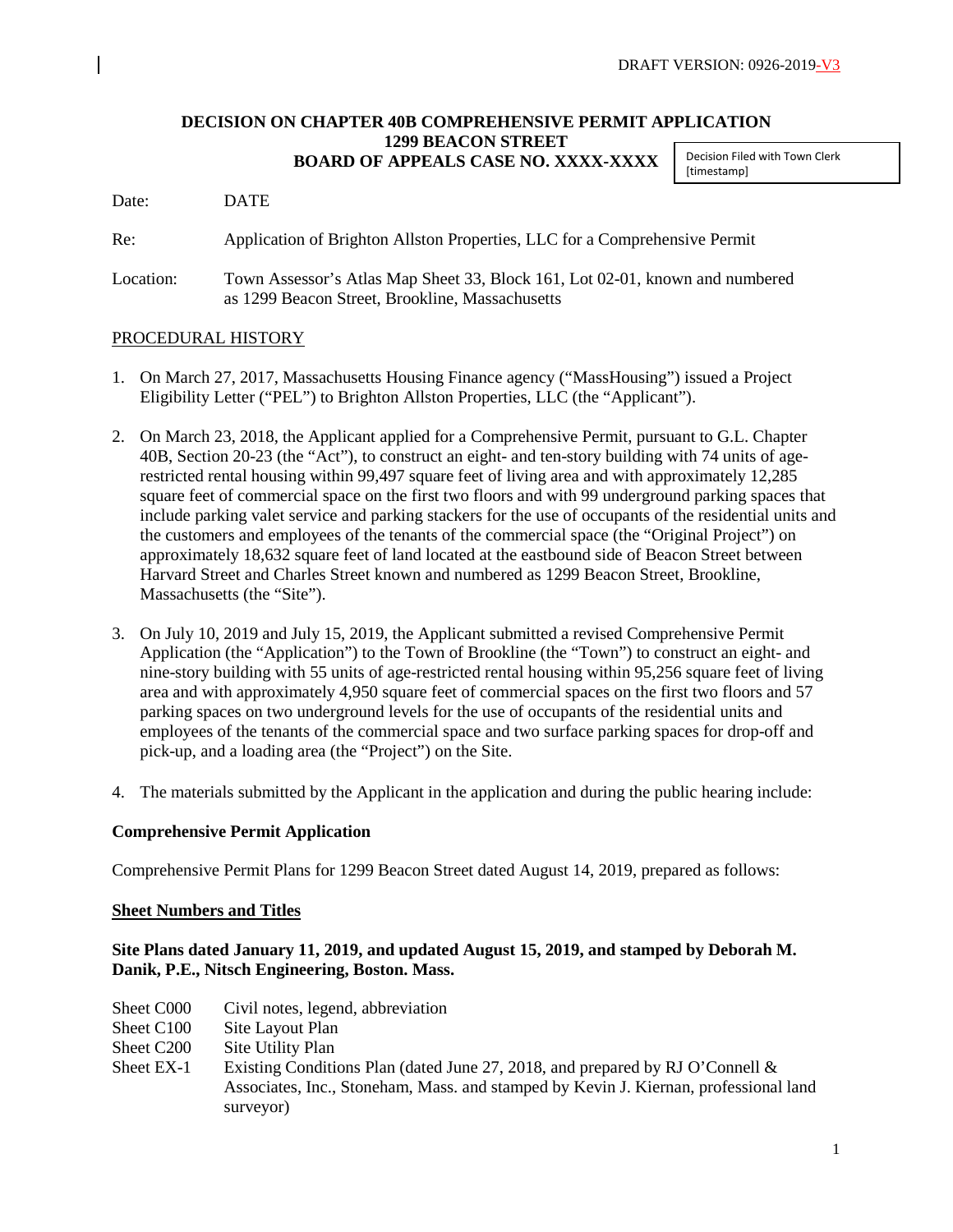["Site Plans"]

**Architectural Drawings August 14, 2019, and prepared by Haril Pandya, registered architect, CBT, Boston, Mass.**

| Parking level 2                     |
|-------------------------------------|
| Parking level 1                     |
| Level 1                             |
| Level 2                             |
| Level 3                             |
| Typical Floor Layout (levels 4-7)   |
| Level 8                             |
| Level 9                             |
| Roof plan                           |
| Section 1 – Transverse Section      |
| Section 2 – Longitudinal Section    |
| Elevation 1 – North (Beacon Street) |
| Elevation 2 – South (Sewall Avenue) |
| Elevation 3 – East                  |
| Elevation 4 – West                  |
|                                     |

["Architectural Drawings"]

**Construction Management Plan dated July 30, 2019, and prepared Jamie Hass, Hass Construction Company, Inc., Newton, Mass.** 

["Preliminary CMP"]

**Parking Narrative Memorandum dated August 13, 2019, and prepared by Rachna Balakrishna, Esq., in consultation with Darian Medeiros, Simon Design Engineering, LLC, Wellesley, Mass.** 

["Parking Narrative"]

**Traffic Impact Assessment dated November 26, 2018, and updated May 26, 2019, and prepared by Giles Ham, P.E., Vanasse and Associates, Inc. Senior Housing Land Use Code versus Apartment Land Use Code dated May 24, 2019, and prepared by Giles Ham, P.E., Vanasse and Associates, Inc.**

["Traffic Study"]

**Geotechnical Report dated January 2019 and prepared by Douglas Aghjayan. P.E., and Michael A. Yako, P.E., GEI Consultants, Woburn, Mass. Summary of Findings: Environmental Soil Testing dated August 2, 2019 and prepared Catherine G. Johnson. P.G., LSP, and Ileen S. Gladstone, P.E., LSP.**

["Geotechnical Report"]

**Stormwater Management report dated January 11, 2019, and prepared by Deborah M. Danik, P.E., and Brittney Veeck, P.E., Nitsch Engineering, Boston, Mass.** 

["Stormwater Management"]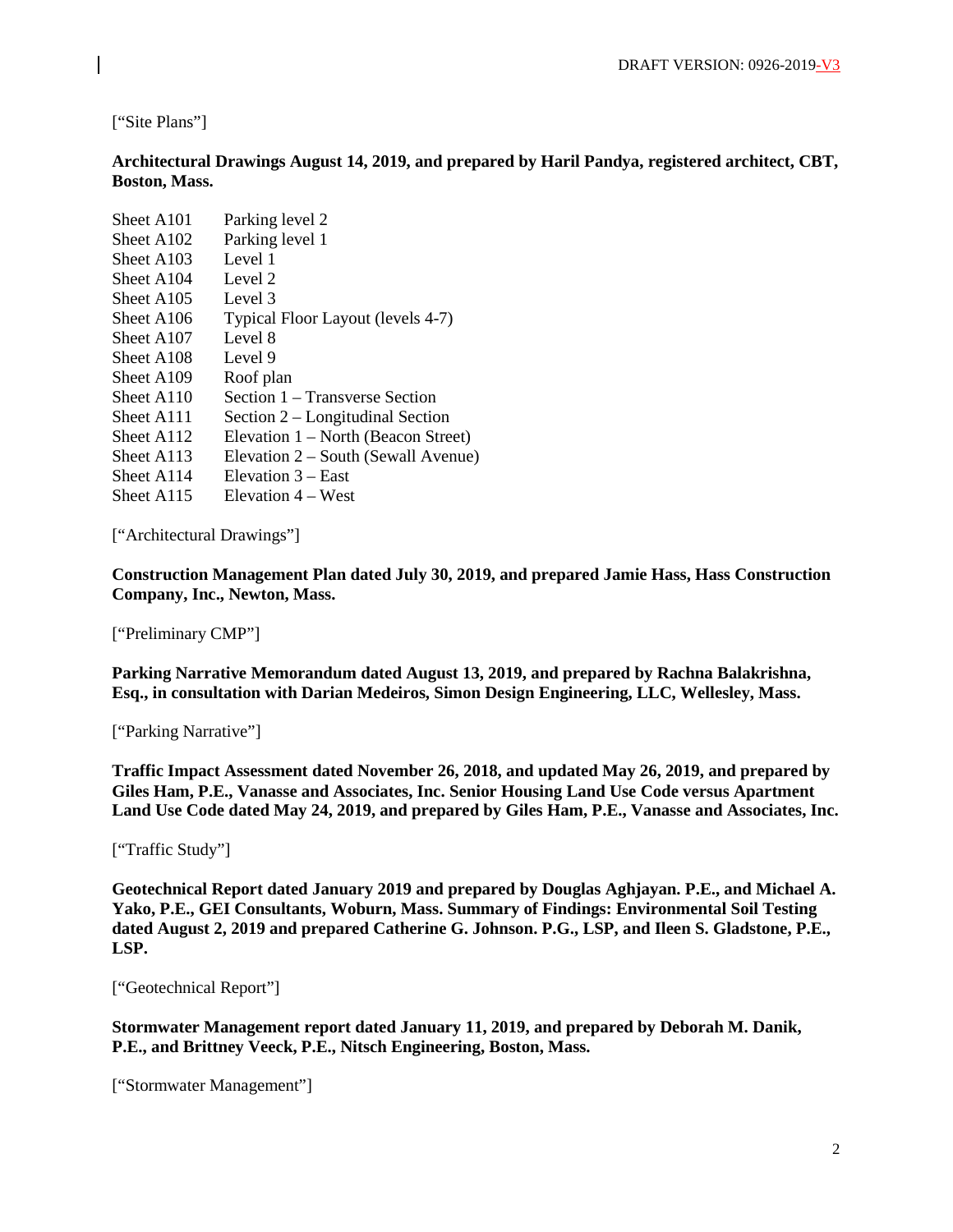# **Trash and Recycling Plan dated May 29, 2019; plan for Trash and Recycling Rooms dated May 24, 2019; Loading dock and trash and recycling pick-up area diagram dated May 30, 2019.**

["Rubbish and Recycling Plan"]

- 5. The Applicant submitted a request for waivers from local by-laws and regulations dated July 12, 2019 and amended September 19, 2019 and Waiver-Key site plan dated August 14, 2019 and amended September 19, 2019 ("Waivers").
- 6. The Brookline Zoning Board of Appeals (the "Board" or the "ZBA"), with the consent of the Applicant, opened a duly advertised public hearing on April 18, 2018. The Board continued the hearing and heard and/or deliberated on testimony on the following dates: April 25, 2018 (continued), May 9, 2018, Jun 13, 2018, July 11, 2018, September 5, 2018, October 17, 2018 (continued), November 28, 2018 (continued), January 14, 2019 (continued), January 30, 2019, February 13, 2019 (continued), February 27, 2019 (continued), April 3, 2019 (continued), April 24, 2019, May 1, 2019, June 3, 2019, July 10, 2019, July 15, 2019, September 16, 2019 (continued), September 18, 2019, October 2, 2019. All continuances beyond 180 days from April 18, 2018 were with the Applicant's written consent and filed with the Town Clerk.
- 7. The Board conducted a duly noticed site visit on May 30, 2018.
- 8. On October 2, 2019 the Board closed the public hearing.
- 9. The Board deliberated on the Application at a public hearing/meeting held on **DATE** and voted to grant a Comprehensive Permit subject to the Conditions listed below.
- 10. As required by the Act, the Board notified all applicable local boards and commissions of the filing of the Application by sending a copy thereof to such local boards and commissions for their recommendations, all of which have been made a part of the record of these proceedings and have been taken into consideration by the Board in rendering its Decision.
- 11. During the course of the public hearing, Town staff and boards, peer reviewers, local residents, and technical experts submitted extensive oral and written testimony with respect to the Original Project and the Project on issues of height, yard setbacks, massing, scale, architectural style, pedestrian scale, Beacon Street and Sewall Avenue streetscapes/public realms and character-defining features of the Beacon Street National Register District; feasibility of the parking plan; geotechnical studies including but not limited to foundation method, construction means and methods, groundwater impact, soil conditions and testing for hazardous materials, groundwater impacts, construction management planning, protection of abutters' properties during construction, emergency access during construction; parking demand, parking design and management, and parking ratios; studies to assess intensity of use related to the mixed use program; abutters' viewsheds, shadow impacts, public and environmental health and safety, traffic and pedestrian safety, rubbish and recycling management; site circulation, access/egress, stopping site distance, and integration and coordination of functions occurring in the ground plane including but not limited to truck deliveries, trash/recycling pickup, ride share drop-off and pick-up, snow removal; stormwater management, and including matters of local concern identified in the PEL under "MassHousing Determination."
- 12. The following consultants and independent peer reviewers assisted the Board in its review of the Application:

# **Engineering and Traffic**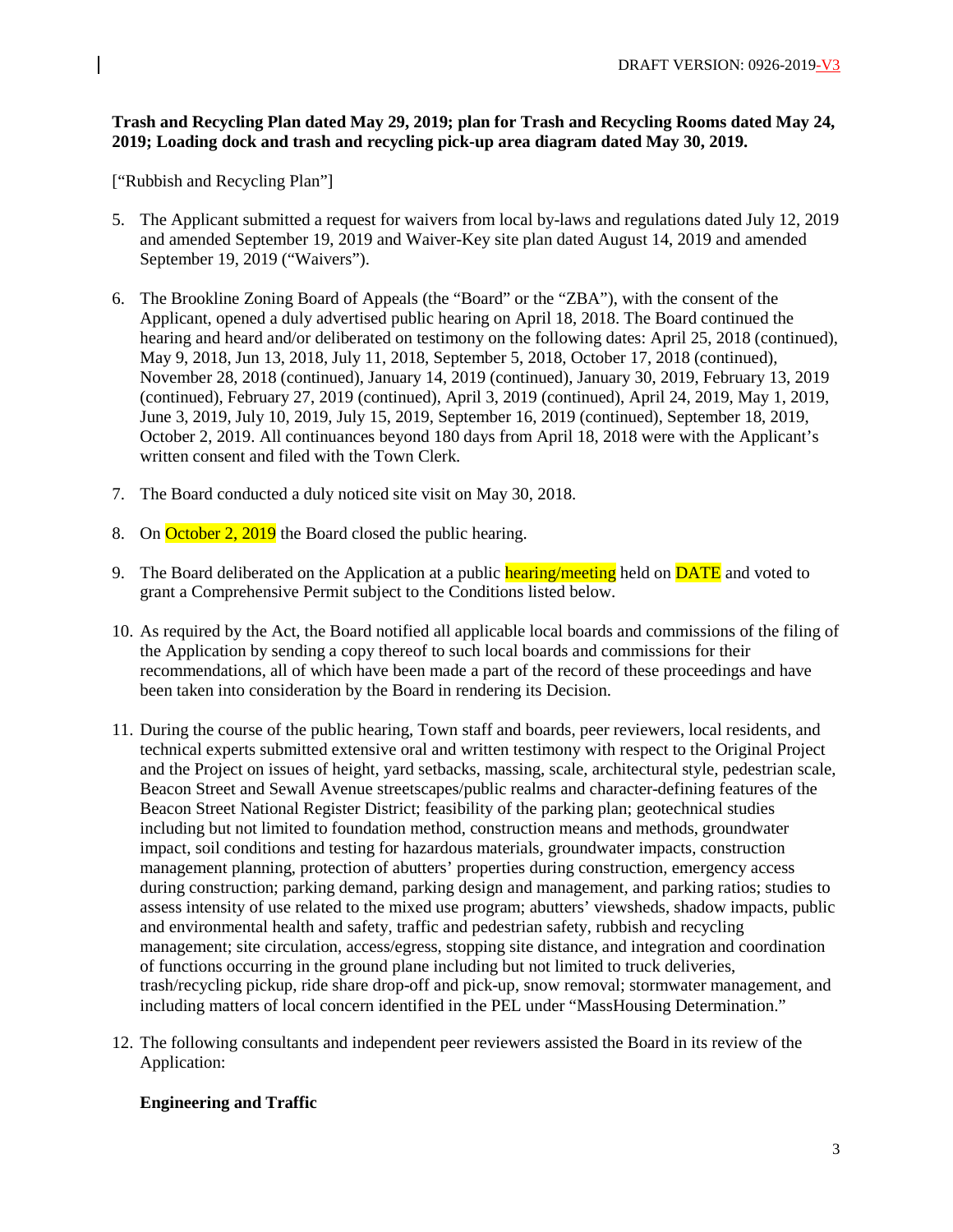James Fitzgerald, P.E., LEED AP Director of Transportation Environmental Partners Group, Inc. Quincy, Massachusetts

#### **Parking Design and Parking Demand Management**

Arthur G. Stadig, P.E. Vice President / Managing Principal Walker Parking Consultants Boston, Massachusetts

#### **Site and Building Design**

Clifford Boehmer, AIA, President Davis Square Architects Somerville, Massachusetts

# **Geotechnical / Environmental Engineering and Construction Management Planning**

Daniel LaFrance, Environmental Engineer and Licensed Site Professional Fuss & O'Neill Boston, Massachusetts

#### **MassHousing Partnership Technical Assistance Fund - Chapter 40B Advisor** Judith Barrett, Principal Barrett Planning Group LLC Duxbury, Massachusetts

- 13. On September 19, 2019 Town submitted a letter to the subsidizing agency, Mass Housing, requesting a review of draft Housing Conditions and the terms to be included in a second Regulatory Agreement and a Monitoring Services Agreement ("Exhibit 2"). On September 19, 2019, Jessica Malcolm, Legal Specialist at Mass Housing, approved the Housing Conditions of this Decision and Exhibit 2.
- 14. **REVISED AND MOVED TO FINDINGS: ZBA members expressed their displeasure that despite their concerns about the excessive scale and overbuilt commercial space and nonresidential space of the Project, it remains oversized for its context. Although the Applicant met the recommended parking ratios for the Project's program, the ZBA was critical of the Applicant's decision to increase the size of the units, retain a large commercial space, and inversely reduce the number of affordable units, despite the purpose of the c.40B mechanism.**

#### **FINDINGS**

- 1. According to the Commonwealth's Department of Housing and Community Development Subsidized Housing Inventory ("SHI"), as defined in 760 CMR 56.02, as of March 23, 2018, approximately  $8.6\%$  of the Town's total housing stock constituted SHI-eligible housing, as defined in 760 CMR 56.02.
- 2. The Town has an ongoing, active program of promoting: low- and moderate-income housing, including inclusionary zoning; financial and technical assistance to non- and for-profit property owners and developers; technical and financial assistance to those seeking to purchase, rent and rehabilitate affordable homes; and other Chapter 40B affordable housing developments.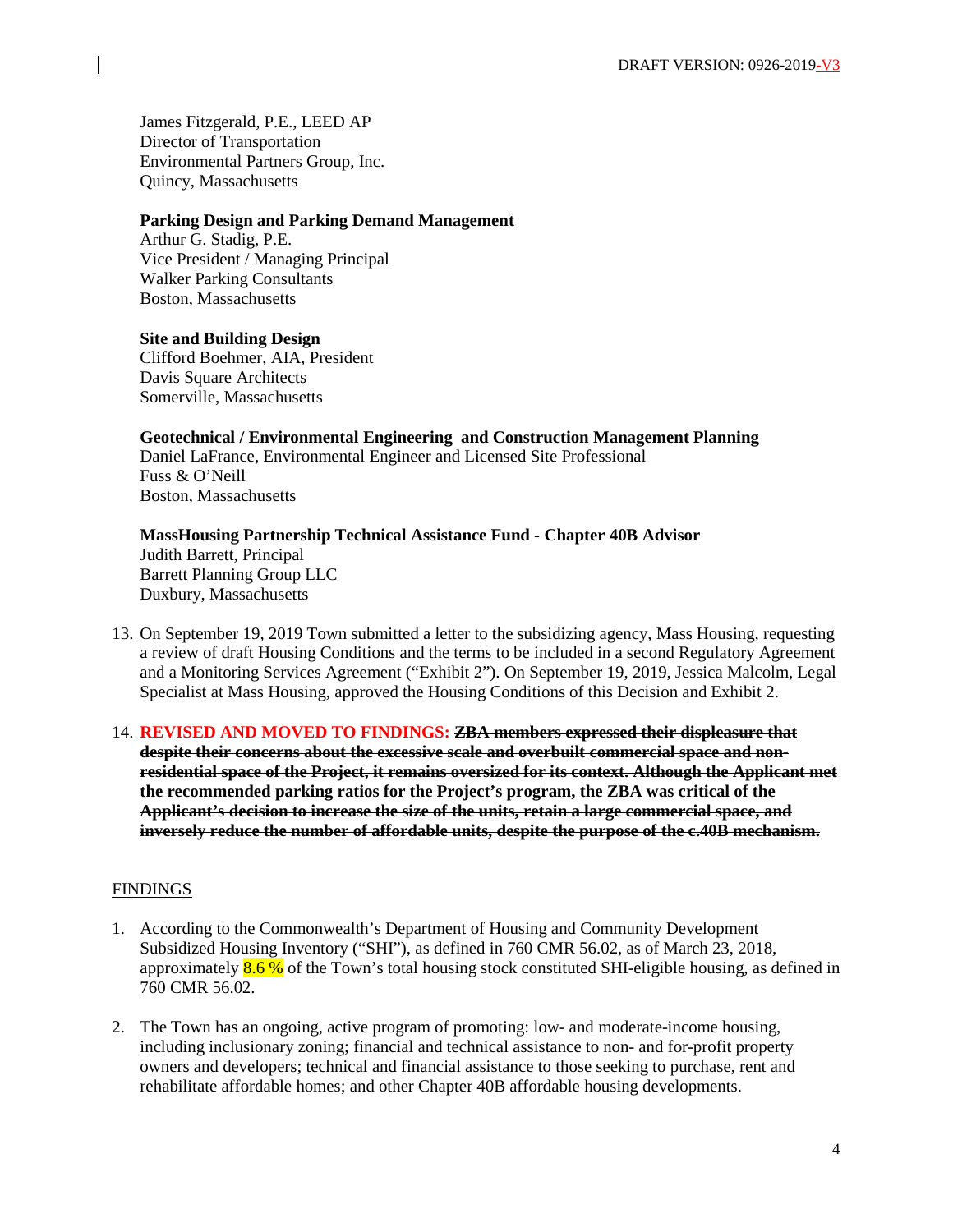- 3. MassHousing determined that the Original Project was eligible under the New England Fund housing subsidy program, and at least 20% of the units would be available to households earning at or below 50% of the Area Median Income ("AMI"), adjusted for household size, as published by the U.S. Department of Housing and Urban Development.
- 4. Existing conditions of the Site consist of a one- to two-story brick building with approximately 12,459 square feet of living area and an asphalt-paved surface lot with 29 parking spaces. The Site has no Usable Open Space as defined in the Brookline Zoning By-Law dated May 24, 2017 ("Zoning By-Law").
- 5. The Site is located on the eastbound side of Beacon Street. The entirety of the two-mile portion of Beacon Street that runs in Brookline is in the National Register of Historic Places. The typical development pattern of the Beacon Street streetscape consists of primarily four-story residential buildings with three commercial nodes featuring mostly one-story retail spaces, a character-defining feature of the Beacon Street National Register district as recorded in the Massachusetts Historic Commission database (MACRIS).
- 6. The Site has two Front Yards as defined in the Zoning By-Law: the Beacon Street Front Yard to the north and the Sewall Avenue Front Yard to the south.
- 7. The Site is a pan-handle shaped lot approximately 60 feet wide at the Beacon Street Front Yard and approximately 95 feet wide at the Sewall Avenue Front Yard.
- 8. The Site falls within an established commercial corridor that the Brookline Housing Production Plan (HPP) identifies as an opportunity for additional mixed-use, higher density housing development. The HPP was approved by the Brookline Planning Board and the Brookline Select Board in September 2017 and approved by the Massachusetts Department of Housing and Community Development (DHCD) on November 9, 2016.
- 9. The Site is located in the Coolidge Corner neighborhood of Brookline on a commercial block of Beacon Street zoned as a General Business, G-1.75(CC), zoning district.
- 10. The Site abuts a multifamily zoning district, M-2.0, to the south on Sewall Avenue, a one-way street.
- 11. The Site is located in a highly walkable urban area on the public transit train service known as the Green Line C-Branch on Beacon Street and a bus route that travels Harvard Street.
- 12. The Federal Highway Safety Improvement Program (HSIP) Crash Cluster ranks severity of crash incidences within the top 5% of each Regional Planning Agency. HSIP crash clusters are different from crash rate in that they take into consideration the severity of the experienced crashes and identify areas or "clusters" that fall within the top 5% crashes in the region.
- 13. In its March 29, 2019, report to the ZBA, independent traffic peer reviewer James Fitzgerald, P.E. stated that several of the Traffic Study intersections fall within both the 2006-2015 Highway Safety Improvement Program (HSIP) Bicycle Crash Cluster and Pedestrian Crash Cluster.
- 14. The Site is on the same block as Temple Sinai, which has an active religious program for children.
- 15. The Project proposes moving one curb cut and adding a second curb cut.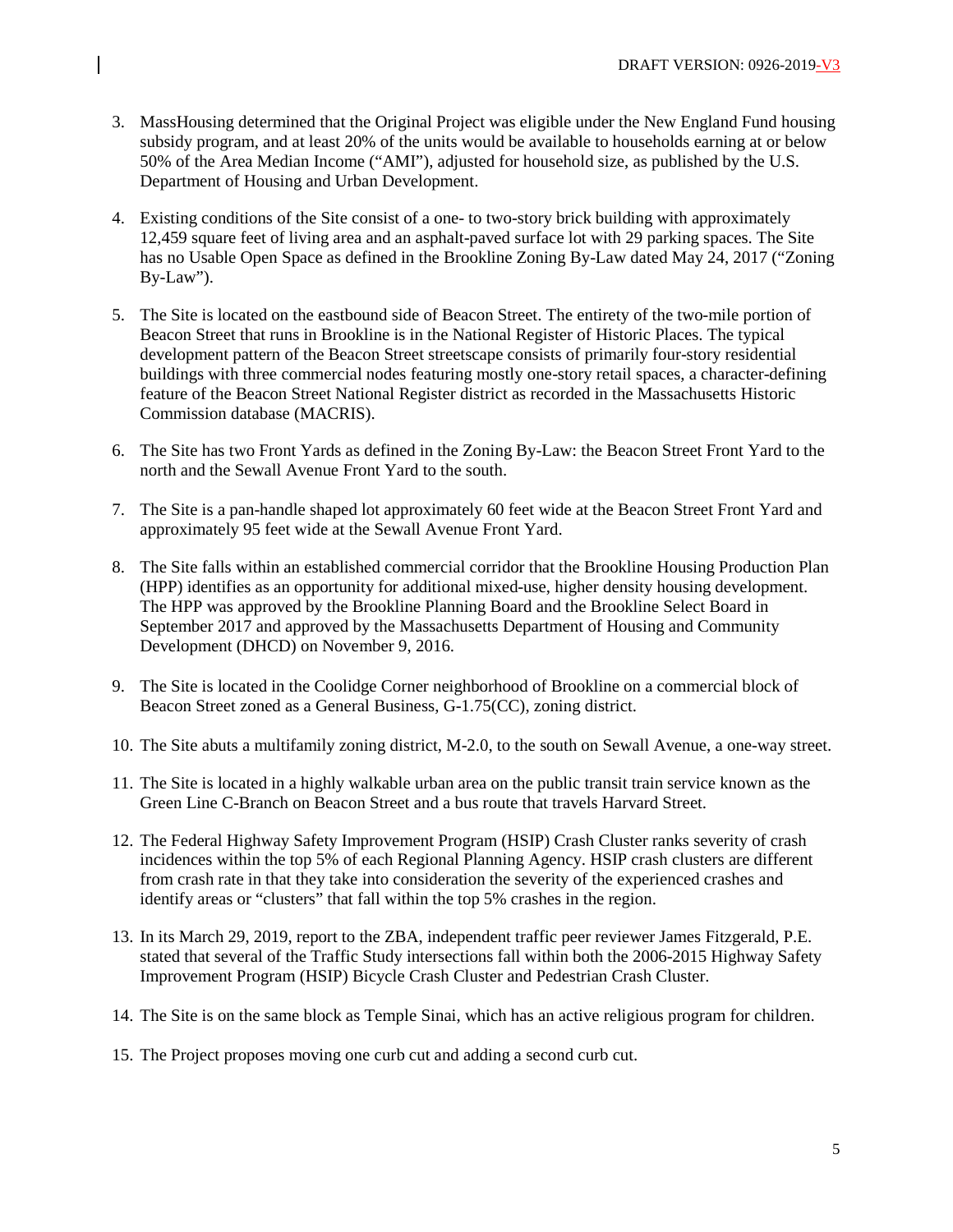- 16. The Transportation Board in its March 18, 2019, letter to the ZBA requested that the driveway curb cuts be designed to leave to retain the maximum possible number of parking spaces on Sewall Avenue.
- 17. The Site shares a property line with three direct abutters. At the time of the public hearing, the abutters to the east are the United Stated Postal Service distribution center and a dental office, and the abutter to the west is a site known and numbered as 1309-1317 Beacon Street ("Center Place"), which in part leases space to Trader Joe's grocery store.
- 18. The Applicant currently leases parking spaces on the Site to Trader Joe's grocery story for use of its customers.
- 19. A 2006 ZBA Decision granting a Special Permit to Trader Joe's includes a condition:

"Parking for customers of 1309 Beacon Street shall be made available at 1299 and 1319 Beacon Street when possible, and new and appropriate signage shall indicate the availability of the additional parking. The new signage for the parking lot shall be approved by the Planning Board."

- 20. In its June 29, 2018, letter to the ZBA, the Planning Department "found no evidence that an elimination of the leased parking spaces at the Project Site will create an infectious invalidity or other zoning violation for either the Project or Center Place" and that "Building Commissioner Daniel Bennett does not interpret the condition above as definitively requiring Trader Joe's to secure parking at 1299 Beacon Street [the Site] for the operation of its retail establishment as a result of the Special Permit relief granted in 2006. To our knowledge, the parking arrangement is in existence by a private agreement and a change to such an agreement will not create a new zoning nonconformity or make the lot at either [the Site] or at [Center Place] more nonconforming with regard to parking requirements."
- 21. There exists a longstanding means of egress and potential trespass issue between the Site and the abutter to the east known and numbered as 1297 Beacon Street that remains unresolved.
- 22. After consulting with Building Commissioner Daniel Bennett and c.40B consultant Judith Barrett, ZBA confirmed it does not have jurisdiction over the Massachusetts Building Code. MassHousing did not respond to the Town's request for a legal opinion.
- **23. At the ZBA's request, the Applicant conducted tests to determine of the height of the groundwater table. Tests were conducted in December 2018 and May 2019 and indicated that the maximum height of 26 feet below grade.**
- **24. The ZBA's independent geotechnical peer review, Daniel LaFrance, confirmed in his July 9, 2019, letter the maximum depth of the foundation and footings of the design would be approximately 22 feet below grade and would avoid intersecting the high groundwater table and therefore would eliminate the need for dewatering and groundwater monitoring.**
- **25. Mr. LaFrance stated in his July 9, 2019, letter to the ZBA that the Applicant should conduct ongoing environmental quality and soil testing during construction and be obligated to report and assume responsibility for any remediation of the Site pursuant to the Massachusetts Contingency Plan.**
- **26. The Fire Chief in his testimony to the ZBA on July 15, 2019, stated that he would not approve reducing the width of Sewall Avenue during construction to create a temporary lane for construction vehicles because a temporary construction lane on Sewall Avenue will not**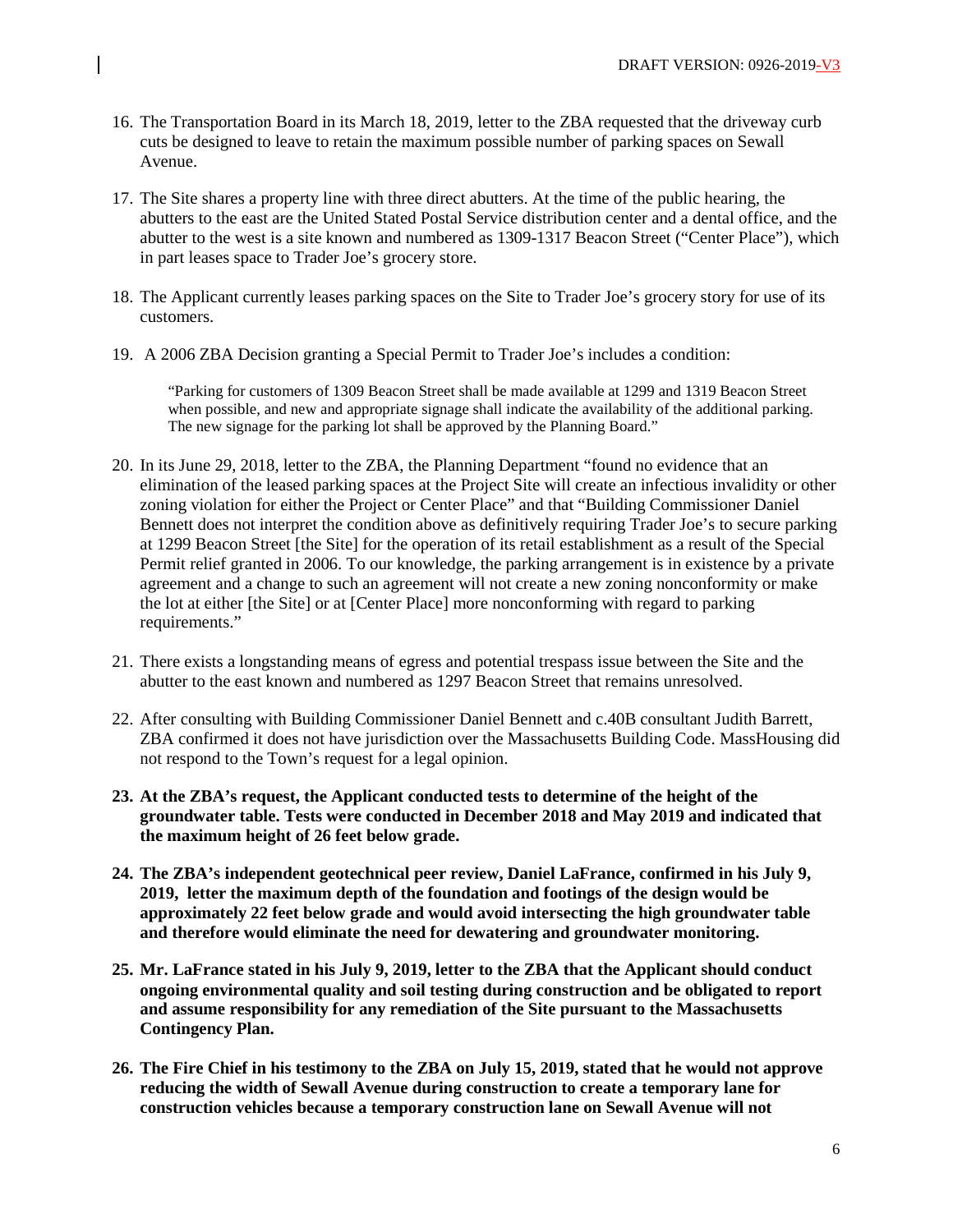**accommodate staging of fire apparatus and will not meet OSHA standards for firefighters in the case of an emergency.** 

- **27. The Fire Chief recommended closing Sewall Avenue during construction with police detail, as is the Town's typical practice for major impact projects.**
- **28. The ZBA's independent parking peer reviewer, Arthur Stadig, P.E., stated in his March 28, 2019, and May 29, 2019, letters to the ZBA that "the two-way [parking garage] ramp is 23 feet wide with chamfered inside corners and slopes ranging from 7.5% to 12%. Slopes are in a reasonable range and should be confirmed in final design."**
- **29. The ZBA's independent parking peer reviewer, Arthur Stadig, P.E., in his June 28, 2018, letter to the ZBA recommended a parking ratio of 0.7 to 0.9 for the Project's residential component and another 0.1 for visitor parking and that if these spaces are market rate for the area with nearby transit service, [Walker Consultants] suggests an appropriate parking supply be between 0.7 to 0.9 spaces per unit….the upper end of the range would be more appropriate." Mr. Stadig maintained this opinion during the public hearing.**
- **30. Arthur Stadig stated in his June 28, 2018, letter to the ZBA "the retail tenants have not been determined in the application and it is difficult to estimate what the Peak Hour Volume (PHV) will be. PHVs for retail/restaurant can vary between 30% to 60% for both inbound and outbound movements. If the tenant happens to be a restaurant or specialty grocer, for example, the PHV could be as much as 50% or 22 vehicles within the hour, both in and out. Of course, the real traffic will be more random and a Peak Hour Factor (PHF) which addresses a peak during the peak hour will increase the intensity."**
- **31. In testimony before the ZBA, the Applicant agreed to exclude grocery and all food-related uses in the commercial space of the Project.**
- **32. The Board heard the concerns of Town staff, boards, commissions, and residents and weighed them against local needs. The Board finds that the Project, as conditioned below, is Consistent with Local Needs, as that term is defined in 760 CMR 56.02, as required by the Act.**
- **33. The Board finds that the Conditions imposed in this Decision are necessary in order to address Local Concerns, as that term is defined in 760 CMR 56.02. The Board finds that such conditions will not render the Project uneconomic. To the extent that such conditions may render the Project uneconomic, the Board finds that the Local Concerns outweigh the potential benefits of the proposed affordable units.**
- **34. The Board finds that granting certain waivers from local by-laws and regulations is acceptable even though granting such waivers may have an adverse impact on Local Concerns. Nevertheless, the Board finds that the Local Concerns affected thereby do not outweigh the regional need for affordable housing, especially given the changes the Applicant has agreed to make, specifically the redesign of the building and improvements to the site layout in direct response to concerns of the Board and other parties in interest.**
- **35. The Board acknowledges concerns raised by abutters and other interested parties. The Board finds that despite these concerns, the Project addresses local and regional housing needs.**
- **36. The Applicant has had the opportunity to review the following Conditions and has no objections.**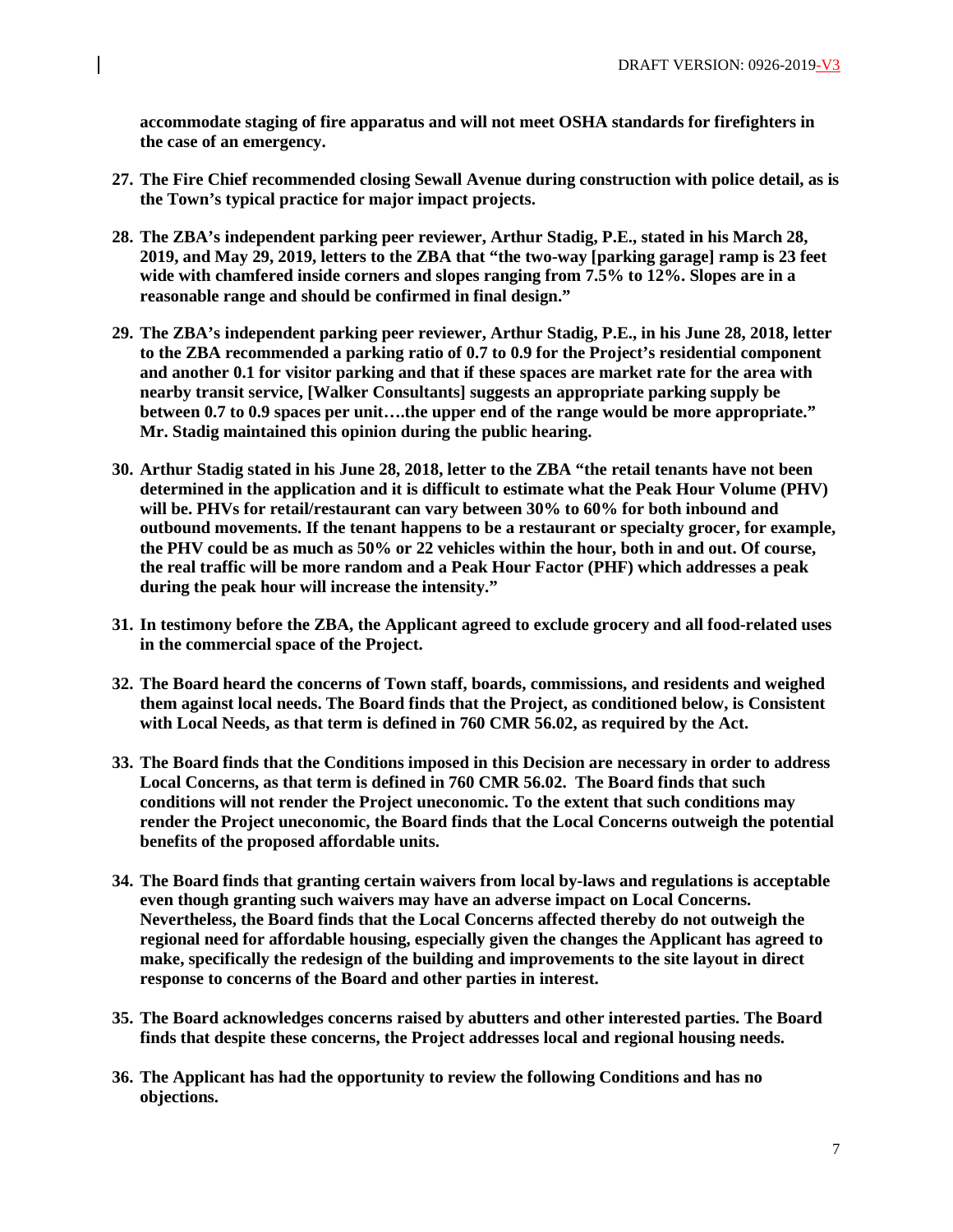- **37. [RECOMMEND MOVING BACK TO PROCEDURAL HISTORY] The Project is oversized for its context, with excessive scale and overbuilt non-residential space. Although the Project conforms to the recommended parking ratios for the proposed uses within the building, the Applicant's decision to increase the size of the units, retain a large commercial space, and inversely reduce the number of affordable units is a cynical use of the Chapter 40B comprehensive permit, the purpose of which is to create low-income housing. The Project purports to create affordability, but the Applicant has used Chapter 40B merely to subvert the Brookline Zoning Bylaw.**
- **37.38. Mr. Fitzgerald stated in his March 29 2019, letter to the ZBA: "on-street parked vehicles will impact sight distance for exiting vehicles...while AASHTO [American Association of State Highway and Transportation Officials] sight distance requirements should be followed, it is challenging to achieve in many urban environments such as this section of Brookline. According to the Town's Transportation Division, 'Transportation Board and the Transportation Division staff have consistently opposed the removal of the public parking supply (especially in high demand areas as Sewall Ave) for sightlines alone'" [Transportation Board's March 18, 2019, letter to ZBA].**

# **DECISION**

Pursuant to the Act, the Board, after convening a public hearing and making findings of fact, grants a Comprehensive Permit to the Applicant for the construction of 55 units of rental housing, 4,950 sf of commercial space, and 57 underground parking spaces as shown on the Site Plans, Stormwater Management Plan, Architectural Plans, Parking Narrative, Geotechnical Report, Rubbish and Recycling Plan, Preliminary Construction Management Plan, and Landscape Plans, subject to all of the conditions listed below.

# **CONDITIONS**

- 1. The Project shall include no more than 55 units of rental housing in no more than one building, which is shown on the Site Plans and the Architectural Plans, with no fewer than 57 below-grade parking spaces, and a loading area and two drop-off/pick-up surface parking spaces on the Site, as shown on the Site Plans and Architecture Plans listed under Item 4 under Procedural History.
- 2. Twenty percent of the units shall be available to households earning at or below 50% percent of the AMI, adjusted for household size, as published by the U.S. Department of Housing and Urban Development from time to time.
- 3. The total maximum number of bedrooms shall be 97 and the maximum number of units shall be 55, as listed in the following table*.*

| <b>Unit Type</b>   | <b>Number of Units</b>   | <b>Total Bedrooms</b><br>per Unit Type |
|--------------------|--------------------------|----------------------------------------|
| <b>One Bedroom</b> | 13                       | 13                                     |
| <b>Two Bedroom</b> |                          | 84                                     |
|                    | <b>TOTAL 97 Bedrooms</b> |                                        |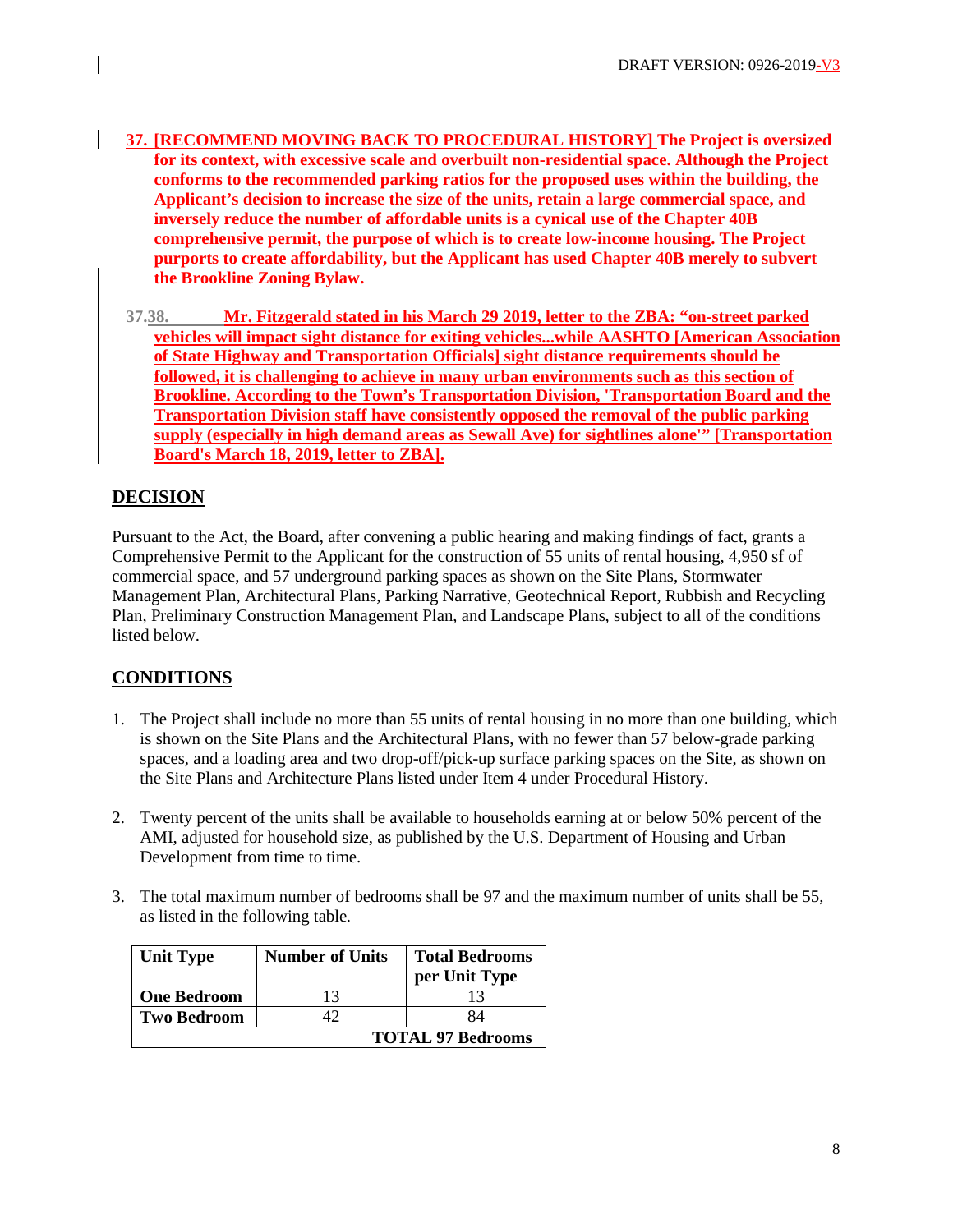- 4. With respect to the Applicant's request for waivers from local by-laws and regulations dated September 19, 2019, the Board approves those waivers listed in **Exhibit 1**. The Project must comply with by-laws and regulations not waived.
- 5. The retail uses of the Project shall exclude grocery stores and all food-related businesses.

# Housing

- 6. As a condition of any approval hereunder, at least 20% of the units shall be and shall remain affordable in perpetuity and shall be marketed to eligible households whose annual income may not exceed 50% of AMI , adjusted for household size, as determined by the United States Department of Housing and Urban Development (the "Affordable Units"); and subject to approval by the Subsidizing Agency, as defined in 760 CMR 56.02, as the project administrator, the Affordable Units and the units priced at market rates (the "Market Rate Units") shall be eligible to be included in the Town's SHI.
- 7. Lease and occupancy agreements shall be for terms of not less than six (6) months with the exception of extensions. No more than two such extensions of an existing lease for a period of less than six (6) months shall be permitted. Nightly rentals shall not be permitted. Airbnb and similar lodging services shall not be permitted.
- 8. Local Preference: The Applicant shall work with the Assistant Director for Community Planning to request that no less than 70% of the Affordable Units be awarded to households with local preference during the initial lottery, as defined by the Town and subject to the approval of the Subsidizing Agency.
- 9. Eleven units in the Project shall in perpetuity be Affordable Units.
- 10. A second Regulatory Agreement and a Monitoring Services Agreement (the terms to be included are provided in **Exhibit 2**) shall be prepared prior to expiration of the initial Regulatory Agreement, approved by Town Counsel, executed and recorded and in effect for the period after the expiration of the affordability restrictions imposed by the Subsidizing Agency. The Applicant shall enter into said Regulatory Agreement and Monitoring Services Agreement with the Town and the Monitoring Agent to continue such restrictions. Such agreement shall be consistent with the terms of this Decision and with the customary terms of Town's Regulatory Agreements.
- 11. The Owner shall retain the Town or a consultant designated by the Town as the Monitoring Agent for the Project for the period commencing at the expiration of the affordability restrictions imposed by the Subsidizing Agency. All costs associated with monitoring for consistency with any applicable Regulatory Agreement during this period shall be borne by the Owner.
- 12. The Town will not issue a Building Permit for the Project without final approval from the Subsidizing Agency.
- 13. No more than three Certificates of Occupancy shall be issued by the Building Commissioner for Market Rate Units until at least one Certificate of Occupancy is issued for an Affordable Unit. No more than one Certificate of Occupancy for an Affordable Unit shall be issued for every three Market Rate Unit Certificates of Occupancy issued by the Building Commissioner.

## Fire Safety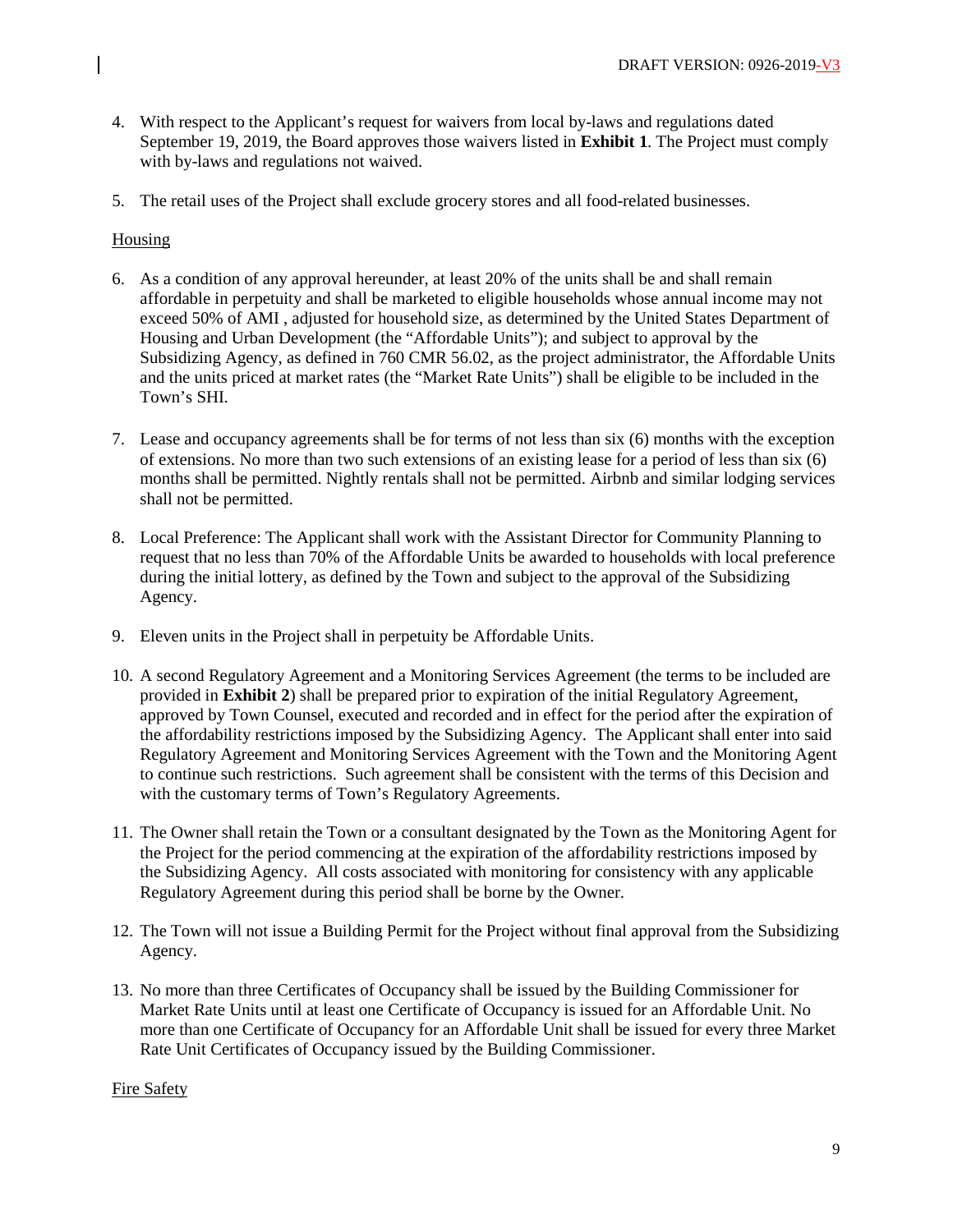14. Prior to the application for a Building Permit, the Applicant shall certify in writing to the Fire Chief and the Building Commissioner that:

(a) the Project's building has enhanced NFPA-13 (or latest version of the NFPA code) designed sprinkler systems, and

(b) the Project's building has direct alarm notification to the Fire Department designed in accordance with the latest version of Building and Fire Codes.

- 15. Prior to the issuance of a Building Permit, the Fire Chief or his designee shall review and approve the final site plan.
- 16. Prior to the issuance of a Building Permit, the Applicant shall submit a construction site safety plan in compliance with NFPA 241 prepared by a third-party fire safety professional who has been approved by the Fire Chief ("Construction Site Safety Plan") for the review and approval of the Building Commissioner and the Fire Chief, with all costs thereunder borne by the Applicant. The Construction Site Safety Plan shall include measures to decrease and/or eliminate fire safety hazards. The Fire Chief or his designee may review onsite operations during construction. The third-party fire safety professional shall report any conflicts with the Construction Site Safety Plan to the Fire Department in a timely manner.
- 17. Prior to the issuance of the first Certificate of Occupancy, the private property management company for the Project shall submit a fire safety and emergency procedures plan for the review and approval of the Fire Chief or his designee.

#### Pre-Construction / Environmental / Geotechnical

- 18. Prior to Commencement of Construction, the Applicant shall provide the Director of Engineering and Transportation with plans showing that no erosion from the Site will cause deposition of soil or sediment upon adjacent properties or public ways. For purposes of this Decision, "Commencement of Construction" shall mean: the initial disturbance of soils associated with clearing, grading, or excavating activities or other construction activities; the placement of or mobilization for construction activities including but not limited to placing materials, machinery, supplies or construction equipment on the Site and removing or disconnecting of utilities or water or sewer lines; and/or any alteration, demolition, repair or improvements to a building or structure ("Commencement of Construction").
- 19. Prior to Commencement of Construction and subject to approval by the Building Commissioner in conjunction with the Director of Engineering and Transportation, the Health Commissioner, and the Fire Chief, the Applicant shall provide a Final Construction Management Plan that shall include but not be limited to: designation of truck routes; sequencing of truck traffic; limit of work areas; staging areas; the locations where construction vehicles, materials, and equipment will be stored; parking hours and locations for construction workers' vehicles; location of portable toilets; rodent and insect control plan; dust/airborne particle control; security fencing; trash areas; construction trailer locations; the timetable for excavation and overall earthwork operation; and the number of necessary truck trips.
- 20. The Applicant shall include the Final Construction Management Plan in the contract with the Project's general contractor and be binding on all subcontractors for the duration of construction.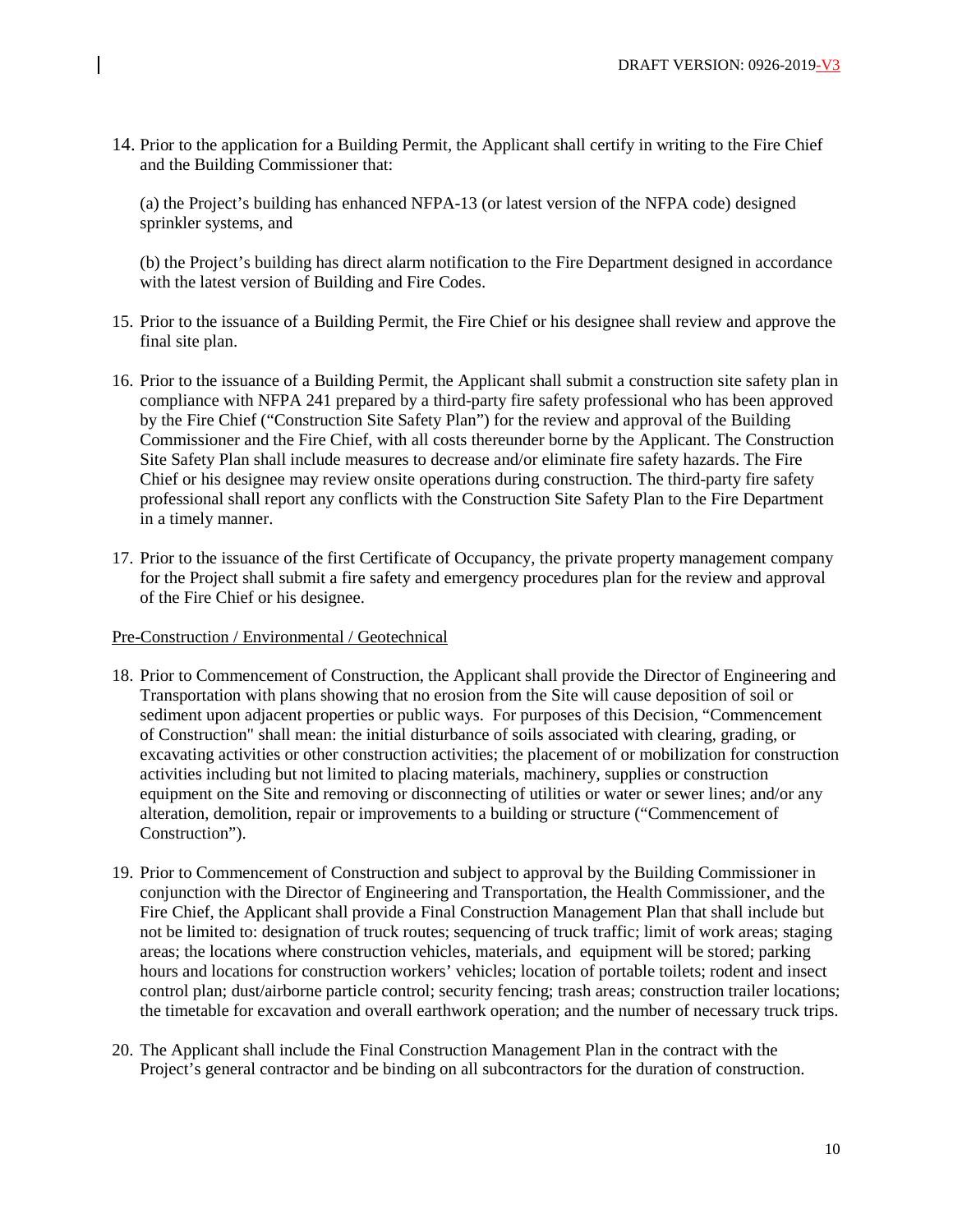- 21. Prior to Commencement of Construction, the Applicant shall submit a plan to be included in the Final Construction Management Plan subject to the review and approval of the Building Commissioner and the Director of Engineering and Transportation for trucking and hauling soil from the Site during excavation, including but not limited to:
	- a. Duration of the excavation period;
	- b. Capacity of the dump trucks;
	- c. Number of dump trucks; and
	- d. Plan to avoid queueing of dump trucks.
- 22. Prior to the Commencement of Construction, the Applicant shall submit a plan to be included in the Final Construction Management Plan for the review and approval of the Building Commissioner for the usage of crane equipment in overhead movements, including but not limited to:
	- a. How the crane will be maintained on the Site during usage;
	- b. The radius of the crane's overhead movements;
	- c. Protection of the roofs of structures and the parking areas of abutting parcels; and
	- d. Protection of public infrastructure, utilities, and street trees.

Any damage to structures and parking areas causally connected to construction of the Project shall be the financial responsibility of the Applicant to repair, and the. Applicant shall indemnify and hold harmless the Town to repair said damage.

- 23. Prior to the Commencement of Construction, the Applicant shall confirm that utilities including but not limited to storm drainage infrastructure, sewer connections, electrical power lines do not cross the Site's property lines prior to disconnection. Should electrical power lines be relocated for construction of the Project, the Applicant shall coordinate activities with the Town and the utility.
- 24. The Applicant shall provide back-up generators in the event power is shut off or disconnected for the construction of the Project with all costs thereunder borne by the Applicant.
- 25. During excavation, the Applicant shall not stockpile soil and debris on the Site at any time. The Applicant shall provide the Director of Engineering and Transportation with ten days written notice prior to any excavation on the Site.
- 26. Prior to Commencement of Construction, the Applicant shall submit a plan for ongoing environmental quality and soil testing during construction for the review and approval of Director of Engineering and Transportation. The Applicant shall assume obligations for reporting and cleanup under the Massachusetts Contingency Plan (MCP; 310 CMR 40.0000).
- 27. Construction vehicles shall load and unload within the limit of the work area designated in the Final Construction Management Plan, approved by the Building Commissioner and the Director of Engineering and Transportation. Construction equipment and vehicles shall not impede the access, staging, and passage of emergency vehicles on Beacon Street and Sewall Avenue.
- 28. For the days services for Rosh Hashanah and Yom Kippur are held at Temple Sinai located at the intersection of Sewall Avenue and Charles Street, the Applicant shall observe a schedule for activities related to the construction of the Project as required by the Building Commissioner and the Director of Engineering and Transportation.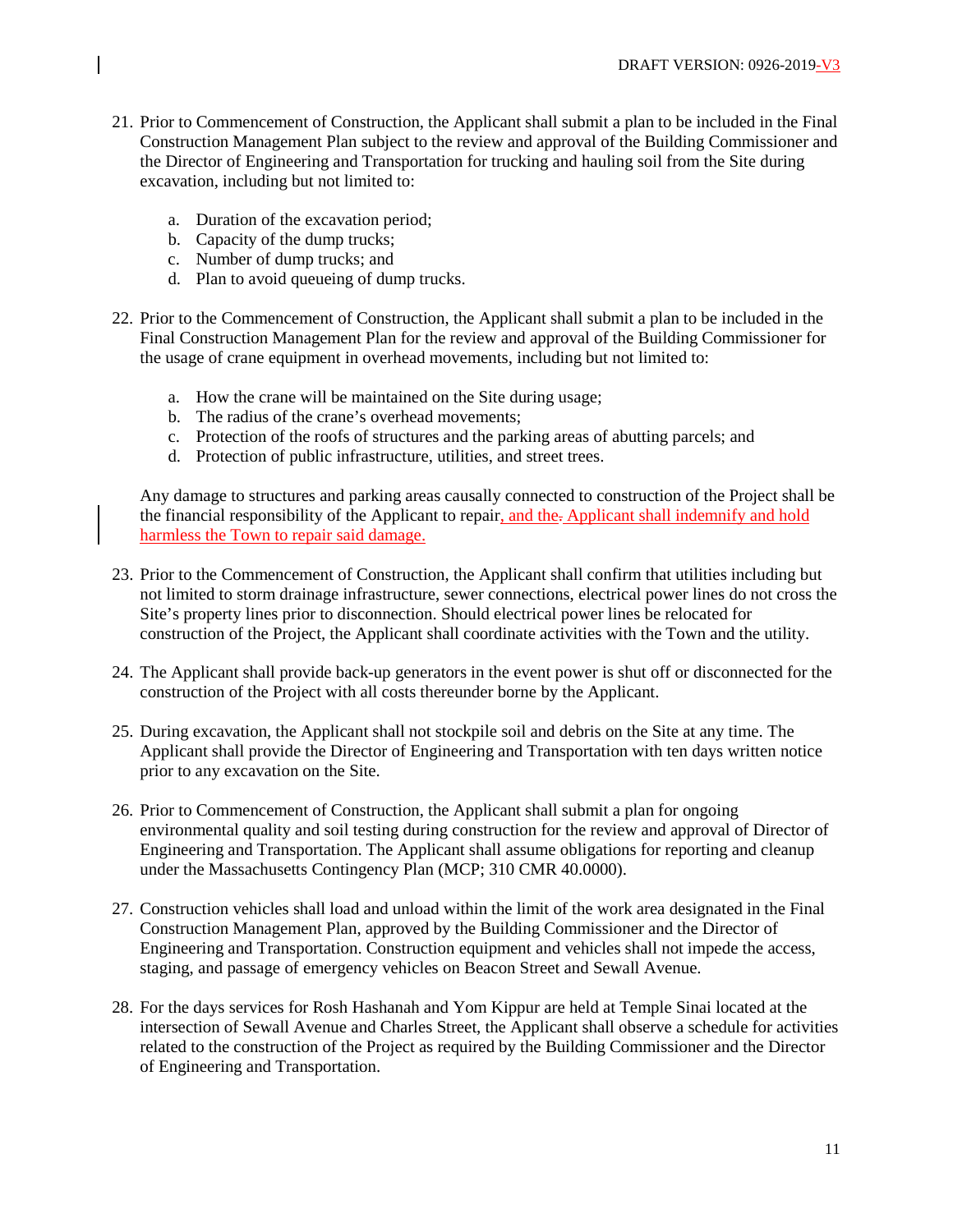- 29. Prior to Commencement of Construction, the Applicant shall provide the Director of Engineering and Transportation with a report, still photographs, and video recording of the condition of pavement surfaces of streets and sidewalks along truck routes designated in the Final Construction Management Plan before Commencement of Construction and then again prior to issuance of a Certificate of Occupancy to ensure construction traffic does not adversely affect the pavement. Any damage to streets and sidewalks causally connected to construction of the Project shall be the financial responsibility of the Applicant to repair.
- 30. Prior to Commencement of Construction, the Applicant shall conduct a pre-construction and postconstruction [see Condition 50] surveys with visual documentation (by video or still photography) of the above and below grade structures, including the interiors and exteriors of the foundations, at properties located within 100 feet of the Site's property lines as listed in Exhibit 4, subject to receipt from abutters of rights of access. Any damage to structures and parking areas within this area causally connected to construction of the Project shall be the financial responsibility of the Applicant to repair, , and the Applicant shall indemnify and hold harmless the Town to repair said damage.. The Applicant shall:
	- a. perform test pits or probes to expose or locate the foundations of these structures, if as-built foundation drawings of structures within a 100-foot radius of the Site are not available;
	- b. install crack gauges in pre-existing cracks documented in the pre-construction conditions survey;
	- c. install vibration monitors at structures within a 100-foot radius of the Site;
	- d. shall submit reports of pre-construction surveys to the Building Commissioner and proof that the Applicant submitted a copy of said surveys to each owner of the properties listed in Exhibit 4;
	- d.e. maintain vibration monitors in working order for period(s) of construction required by the Building Commissioner;
	- e.f. cease construction work immediately if the owner of a property within a 100-foot radius of the Site reports new and/or increased cracking during periods of vibration monitoring;
	- $f_{\rm g}$ . immediately notify the Building Commissioner of any reports of damage to abutting structures; and
	- g.h.shall not resume construction until aforementioned damage is investigated and remedied to the satisfaction of the Building Commissioner.
- 31. There shall be no blasting during the construction of the Project.
- 32. The Applicant shall not construct any portion of the Project in the groundwater table. Prior to the issuance of a Building Permit, the Applicant shall (i) conduct a bearing analysis study stamped and signed by a professional geotechnical engineer to assess the building load and to inform the final design for the foundation; (ii) submit the aforementioned study for the review and approval of the Building Commissioner and Director of Engineering and Transportation; (iii) submit plans for the excavation support and foundation design stamped and signed by a professional geotechnical engineer for the review and approval of the Building Commissioner and the Director of Engineering and Transportation. The excavation support and foundation design shall include but is not limited to the following: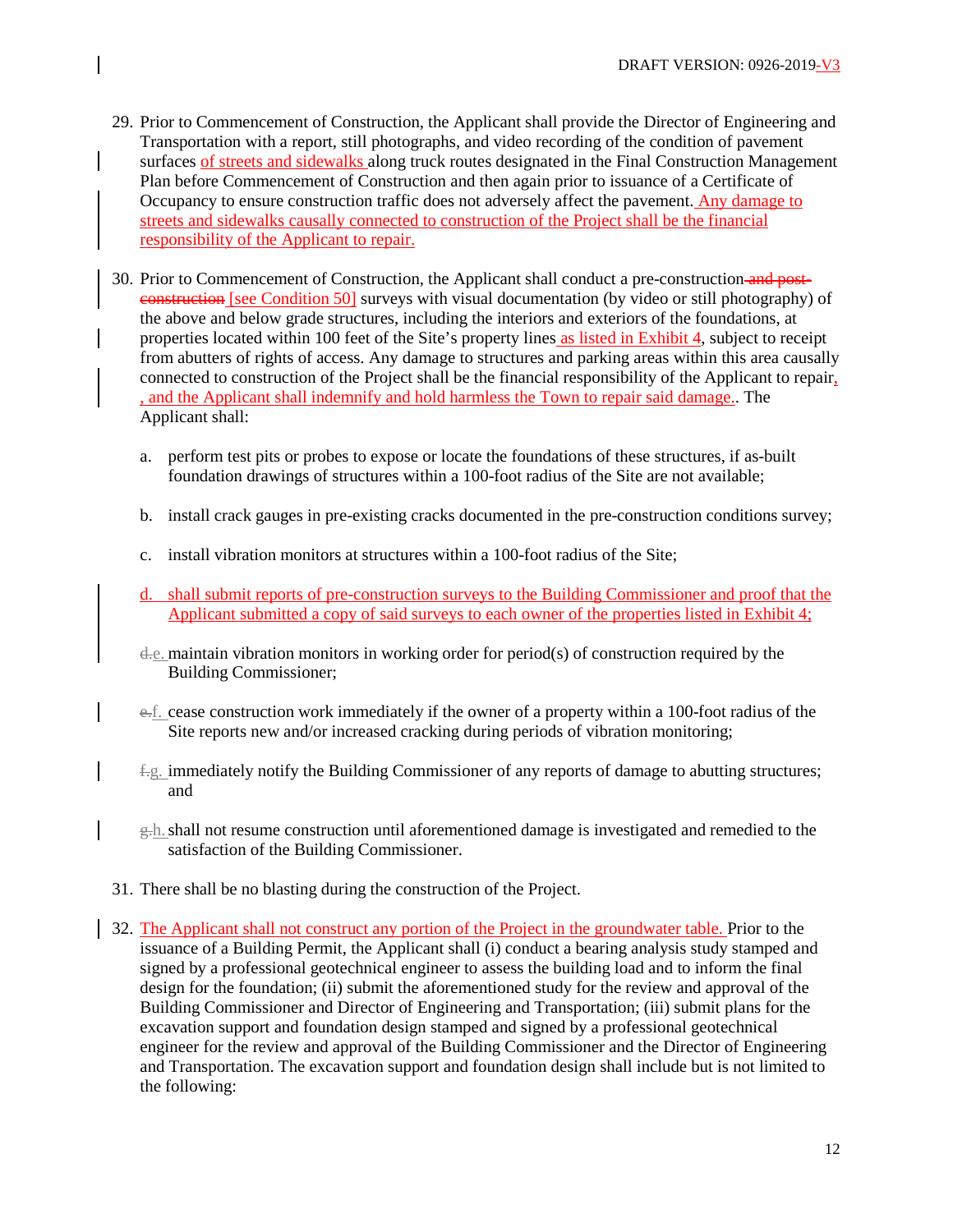- a. Confirmation that the depth of the foundation is no greater than 25 feet below grade to remain above the groundwater table readings recorded in the Geotechnical Plan listed under Item 4 of Procedural History;
- b. Plans for the drilled secant pile foundation method indicated in the Geotechnical Plan listed under Item 4 of Procedural History; and
- c. Thickness of foundation walls consistent with the Architectural Drawings and Parking Plan listed under Item 4 of Procedural History

Should the Town hire a third party consultant to conduct said review, all costs for this review shall be borne by the Applicant.

- 33. Prior to Commencement of Construction, the Applicant shall meet with the Town Arborist to review the health of the existing street trees and shall submit a plan for protecting the roots, limbs, and canopies of existing street trees on Beacon Street and Sewall Avenue during construction for the review and approval by the Town Arborist and with all costs for performance thereunder borne by the Applicant. Any proposed removal of street trees shall be subject to M.G.L. c.87, the "Shade Tree Act."
- 34. Prior to the issuance of a Building Permit, the Applicant shall submit final floor plans and elevations for the building, indicating façade design and rooftop details subject to the review and approval of the Assistant Director for Regulatory Planning for consistency with the plans listed under Item 4 under Procedural History. Color, windows, and materials shall be reviewed and approved on site by the Assistant Director for Regulatory Planning within a reasonable time frame.
- 35. The Applicant shall delineate pedestrian pathways on the Site from the driveways leading to the loading area and to the parking garage. Prior to the issuance of a Building Permit, the Applicant shall submit plans for the design of the ground plane, subject to the review and approval of the Assistant Director for Regulatory Planning.
- 36. The Applicant shall install a decorative treatment on the first floor of the west façade and on the loading area garage door and on the parking garage door. Prior to the issuance of a Building Permit, the Applicant shall submit renderings and sample materials, subject to the review and approval of the Assistant Director for Regulatory Planning and the Chair of the Planning Board.
- 37. Prior to the issuance of a Building Permit, the Applicant shall submit final site and landscaping plans indicating: plant types and sizes at planting and location of plants; proposed design of garage and loading area doors; proposed design of the first floor of the west façade; location of and materials for fences, walls, walkways, and driveway; height of fences and elevation at top of walls in relation to grade; exterior lighting; location of utilities, mechanicals, parking spaces, and bicycle storage; and the location of trash, recycling, and snow storage, subject to the review and approval of the Assistant Director for Regulatory Planning.
- 38. Prior to the issuance of a Building Permit, the Applicant shall submit a photometric lighting plan to the Director of Engineering and Transportation and the Building Commissioner for review and approval. All exterior lighting on the Site shall be installed and maintained so that no direct light or glare shines on any street or any nearby homes. Headlight glare from vehicles entering or leaving the Site or parking on the Site shall be shielded in accordance with local by-laws-to the maximum extent possible.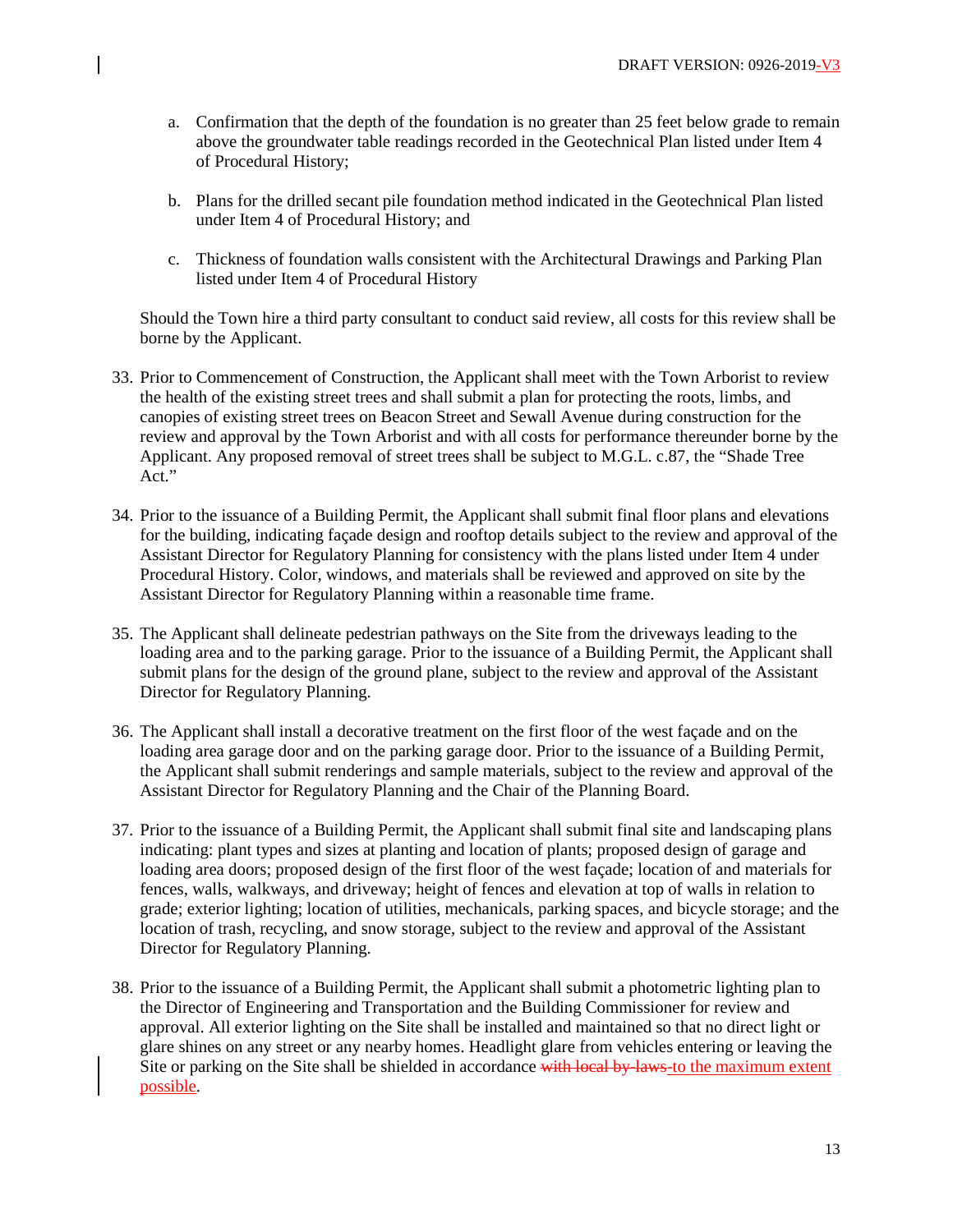- 39. Prior to the issuance of a Building Permit, the Applicant shall submit a stormwater management and drainage plan to the Director of Engineering and Transportation for review and approval.
- 40. Prior to the issuance of a Building Permit for the building on the Site or a portion thereof the Applicant shall comply with the Public Works Department's Site Plan Review Checklist as verified by the review and approval of the Director of Engineering and Transportation and the Building Commissioner.
- 41. Prior to issuance of a Building Permit, all water, stormwater and sewage facility designs shall be subject to review and approval by the Director of Engineering and Transportation.
- 41.42. Contemporaneously with sending or within ten (10) days of receiving any and all correspondence to and/or from the Massachusetts Historical Commission and/or the Massachusetts Secretary of Energy & Environmental Affairs concerning the Project, the Applicant shall provide the Board and the Brookline Preservation Commission with copies.

## Construction

- 42.43. During construction, the Applicant shall conform to all local, state, and federal laws regarding air quality, noise, vibration, dust, and blocking of any roads. The Applicant shall at all times use reasonable means to minimize inconvenience to residents and businesses in the general area. The Applicant shall provide the Police Department with the name and 24-hour telephone number for the project manager responsible for construction. The hours for operation of construction equipment, deliveries and personnel are limited to: Monday through Friday (excluding Federal and State holidays) from 7:00 am to 5:00 pm; Saturday from 8:30 am to 5:00 pm; and Sunday from 8:30 am to 5:00 pm. Any noise or traffic complaints during these hours will be investigated by the appropriate Town agencies and departments.
- 43.44. During construction and initial leasing, the Applicant may post on the Site no more than one temporary sign for the Project, no greater than twenty square feet (20 sf), with the design and location subject to review and approval by the Assistant Director for Regulatory Planning.
- 44.45. The Applicant shall make all commercially reasonable efforts to ensure that the entire construction period from Commencement of Construction to the date of issuance of the final Certificate of Occupancy shall be no more than thirty (30) months except subject to causes beyond the Applicant's reasonable control. Applicant may seek an extension of the foregoing requirement pursuant to 760 CMR 56.05(11). The Applicant shall work with the Town to coordinate construction activity with improvements the Town schedules to the public way.
- 45.46. The Applicant shall keep in optimum working order any and all construction equipment that makes sounds.
- 46.47. Upon the request of the Director of Engineering and Transportation and/or the Building Commissioner, the Applicant shall provide written reports during construction outlining the status of the Project.

## Certificate of Occupancy [will fix extra indent in this subsection in final draft]

47.48. Prior to the issuance of the first Certificate of Occupancy, the Applicant shall submit asbuilt floor plans certified by a registered architect to the Building Commissioner for his review and determination of conformance with the approved plans and the Conditions of the Decision. Prior to the issuance of the first Certificate of Occupancy for the building on the Site or a portion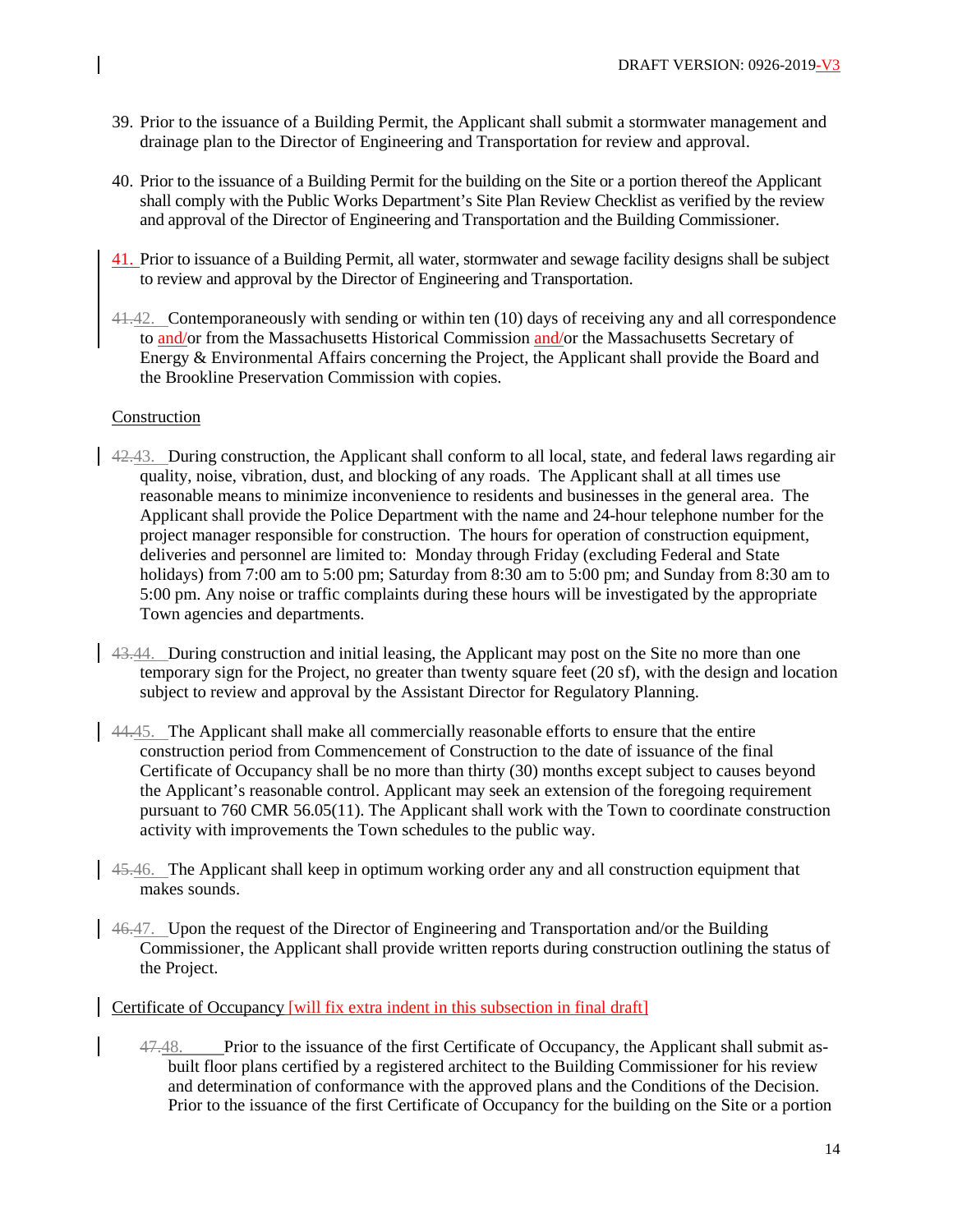thereof, the Applicant shall comply with the Building Department's Certificate of Occupancy Process as verified by the review and approval of the Building Commissioner.

- 49. Prior to the issuance of the final Certificate of Occupancy for the Project, the Applicant's registered architect and professional engineer shall certify in writing to the Building Commissioner that the Project complies with the Site Plans, the Architectural Plans, and Landscaping Plans, including the modifications required by this Decision.
- 48.50. Prior to the issuance of the final Certificate of Occupany, the Applicant shall conduct a post-construction survey of properties with a 100-foot radius of the Site as listed in Exhibit 4 and submit to the Building Commissioner a report of the post-construction survey and proof that the Applicant has submitted a copy of the aforementioned survey reports to owners of the properties listed in Exhibit 4. Any damage to structures and parking areas within this area causally connected to construction of the Project shall be the financial responsibility of the Applicant to repair, and the Applicant shall indemnify and hold harmless the Town to repair said damage.
- 49.51. When fifty (50) percent of the Certificates of Occupancy are issued, the Applicant shall demonstrate to the Building Commissioner that the Project complies with the Town Noise By-Law. Prior to the issuance of the final Certificate of Occupancy, the Applicant shall demonstrate to the Building Commissioner that the Project complies with the Town Noise By-Law.
- 50.52. After the issuance of the final Certificate of Occupancy and before the Applicant replaces or changes any exterior materials, the Applicant shall submit plans showing replacement materials, colors, and window profiles for the review and approval of the Assistant Director for Regulatory Planning (if they are other than those indicated on the plans listed in Conditions 34, 35, 36, and 37), unless the changes are deemed substantial by the Subsidizing Agency and/or the ZBA pursuant to 760 CMR 56.04(5).

## Transportation and Parking Management

51.53. Traffic mitigation shall be all as follows:

- a. The Applicant shall ensure that the Sewall Avenue driveway aprons are at the same level as the sidewalk elevation and that the material for the driveway aprons is the same as that of the sidewalk;
- b. The Applicant shall leave 20 feet between the two driveway curb cuts to accommodate one parking space in the public way on Sewall Avenue;
- c. The Applicant, in consultation with the Director of Engineering and Transportation, shall purchase and install a STOP sign and a stop line consisting of concrete pavers at the driveway exits with all costs borne by the Applicant;
- d. The Applicant shall use best efforts to prevent vehicles entering the Site from queuing onto Sewall Avenue;
- e. No vehicles shall idle in the driveway or the garage in accordance with the Town Idling of Motor Vehicles By-Law;
- f. The Applicant shall post a No Idling sign in the Project's garage;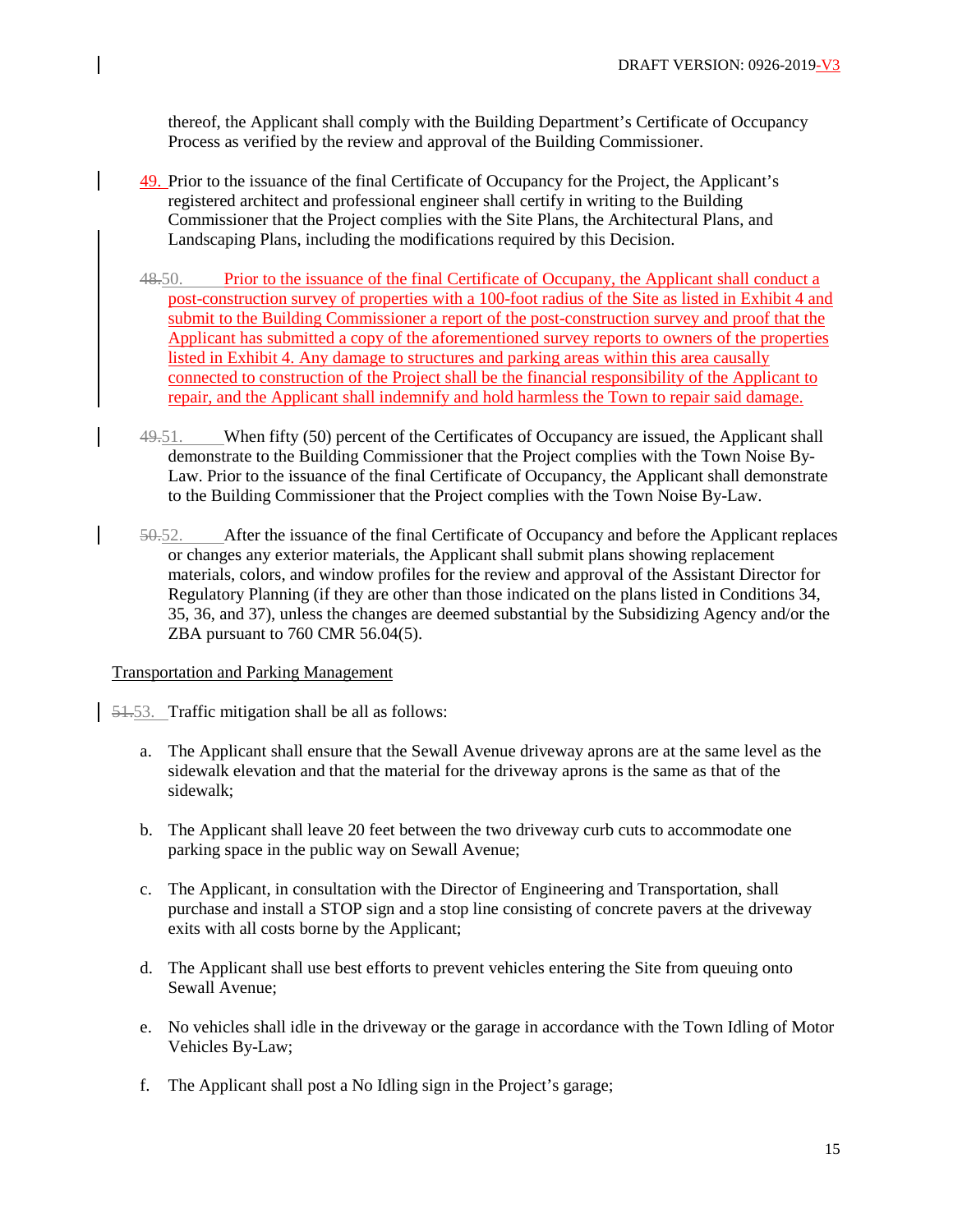- g. The Applicant shall keep sidewalks in front of the Site on Beacon Street and Sewall Avenue clear of snow and ice and shall remove snow mounds that collect on Sewall Avenue to the left and right of the driveways to ensure that drivers entering and exiting the Site have a clear view of pedestrians and approaching vehicles. The Applicant shall not store snow in the public way;
- h. The Applicant shall not store snow and/or other materials on the driveway;
- i. Prior to the issuance of a Building Permit, the Director of Engineering and Transportation shall review landscaping plans including fences and walls to ensure that driver visibility is not impeded;
- j. Prior to the issuance of a Building Permit, the Applicant shall submit a Transportation Access Plan ("TAP") for reducing the number of vehicular trips to and from the Project, to be prepared in accordance with the Transportation Access Plan Guidelines of the Town (Sec. 5.09.3.c.6 of the Town Zoning By-Law), and which shall be subject to the review and approval of the Director of Engineering and Transportation. Mitigation measures in the TAP shall include the Applicant (i) providing subsidies for its employees' public transit costs; (ii) providing on-site sale of MBTA passes; (iii) providing no fewer than eighteen bicycle racks for secure and covered bicycle storage; (iv) publicizing transit options; (v) including in leases for the commercial spaces language mandating MBTA pass subsidies be provided to employees by the commercial tenants; (vi) installing transit screens in the building lobby for use by residents, visitors, and staff, to display the on-time arrival of nearby MBTA buses and trains; (vii) installing in at least two parking spaces an Electric Vehicle Charging Station as defined in the edition of the Massachusetts Building Code in effect at the time a Building Permit is issued, and making another 15% of the Project's parking spaces EV Ready as defined in the edition of the State Building Code in effect at the time a Building Permit is issued; (viii) unbundling parking spaces from the leases for the residential units; (ix) traffic monitoring and annual reports as specified in the TAP to the Director of Engineering and Transportation; and (x) funding a shared bicycle station in the public way for two years.
- k. Prior to the *issuance of a Building Permit*, the Applicant shall provide a contribution in the amount of \$176,455 to the Town, for deposit into a segregated Town account to be used by the Town for the installation of curb extensions, ADA compliant handicap ramps, and crosswalks to improve safety at the intersection of Sewall Avenue and Longwood Avenue ("Sewall-Longwood Improvements"). If the funds are not used within three years from the date of the issuance of the last Certificate of Occupancy for the Sewall-Longwood Improvements, the funds shall be returned to the Applicant.

# Rubbish and Recycling

- $52.54.$  Prior to the issuance of a Building Permit, the Applicant shall submit a rubbish/recycling plan and schedule to the Chief of Environmental Health for review and a determination of compliance with Town regulations. Said plan shall include provisions guaranteeing that:
	- a. The Applicant shall use best efforts to have all rubbish and recyclables generated from the Project's residential and commercial spaces picked up a minimum of once per week and a maximum of twice per week contemporaneously by the Applicant's private waste management service(s), and in any event, in compliance with all applicable regulations;
	- b. The Project shall provide for the residential and commercial uses the number and specifications for the trash and recycling rooms, bi-sorter chute systems, trash compactor,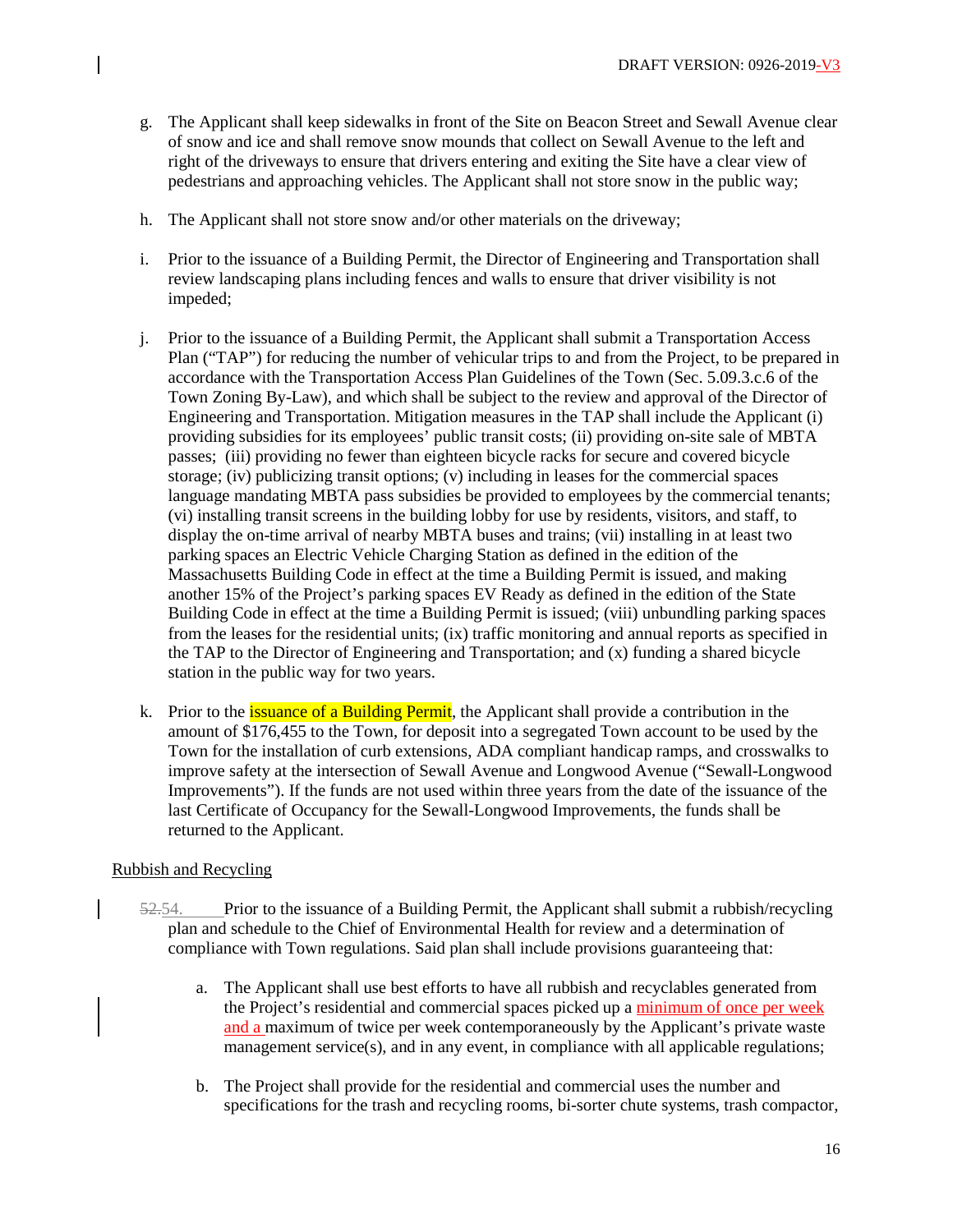cardboard baler and compactor, trash tug mechanism, two-cubic-yard containers, and 96 gallon toters as described in the Rubbish and Recycling Plan listed under Item 4 of Procedural History;

- c. The motor of the compactors shall have a decibel rating in compliance with the Town Noise By-Law;
- d. The pick-up location shall be in the loading area of the Site as shown on the Rubbish and Recycling Plan listed under Item 4 of Procedural History. At no time shall rubbish and/or recycling containers be stored outside of the footprint of the Project's building.
- e. At no time shall rubbish and recycling be stored in either of the Site's front yards or in the public way or along property lines shared with abutters;
- f. The private waste management truck(s) shall not back out of the Site's driveways for pick-up;
- g. The private waste management truck(s) shall not park on Beacon Street and/or Sewall Avenue for pick-up;
- h. The rubbish and recycling collection rooms in the Project's garage must be maintained in compliance with State Sanitary Code requirements;
- i. The Applicant shall install noise reducing sheet rock (i.e. quiet rock), or other material that reduces noise impact, from the trash compactor room; and
- j. The Applicant shall inform the Public Health Department when the Project's residential units are 90 percent occupied so that the Chief of Environmental Health may review and approve the preliminary rubbish/recycling plan for compliance with this Decision.

## Infrastructure

- 53.55. The following portions of the Project shall be and shall remain forever private and the Town shall not have, now or ever, any legal responsibility for their operation, maintenance, repair, or replacement:
	- (a) The on-site stormwater management system;
	- (b) All sewer, stormwater and water connections, lines and equipment required, from the public way to the building; and
	- (c) All site utilities including domestic water, fire protection, gas if applicable, electric, telephone, and cable systems.
- 54.56. The Applicant shall operate and maintain all of the foregoing specified in Condition 53 in good working condition and repair at all times at its sole cost.
- 57. After the final Certificate of Occupancy is issued, no additional stormwater and/or wastewater load to the municipal system shall be allowed without the Director of Engineering and Transportation's approval.

58. All utilities shall be underground.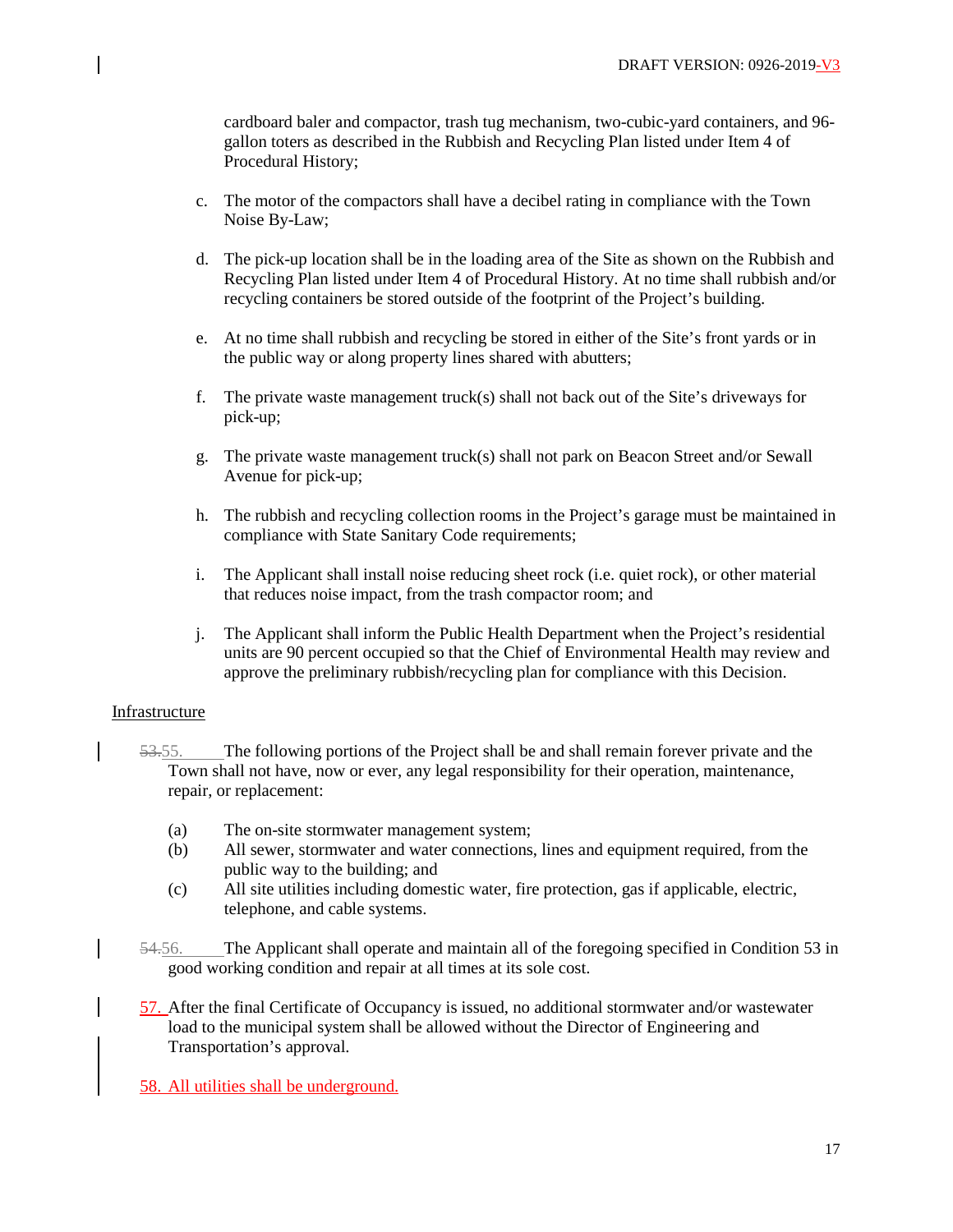# General

- 55.59. The provisions of this Comprehensive Permit shall be binding upon the heirs, successors and assigns of the Applicant and the obligations shall run with the land.
- 56.60. Any reference to Town staff shall be read to include a designee (either other staff member(s) or a consultant) of that person or of the head of the respective Town department or division.
- 57.61. If any part of this Decision is for any reason held invalid or unenforceable, such invalidity or unenforceability shall not affect the validity of any other portion of this Decision.
- 58.62. Upon execution by the Board, the Director of Planning and Community Development or her designee is directed to file this Decision with the Town Clerk and send a copy to the Applicant by certified mail, return receipt requested.
- 59.63. Any person aggrieved by this Decision may appeal pursuant to M.G.L. c.40B, Sec. 21.
- 60.64. This Comprehensive Permit shall expire if construction is not commenced within three (3) years from the date this Decision becomes final as provided in 760 CMR 56.05(12)(c), subject to the tolling provisions of 760 CMR 56.05(12)(c). For purposes of this paragraph only, Commencement of Construction is defined as the construction of the foundation of the Project's building. The Applicant may apply to the Board for extensions of this Comprehensive Permit in accordance with 760 CMR  $56.05(12)(c)$ .
- 61.65. If the Applicant revises any of the Plans, it shall present the revised plans to the Board in accordance with 760 CMR 56.05(11).
- 62.66. This Comprehensive Permit may be transferred by the Applicant only upon compliance with the requirements of 760 CMR 56.05(12)(b).

63. All utilities shall be underground.

- 64.67. Applicant shall pay for the Town's cost of police and fire details for the Project, in accordance with the Town's standard practices.
- 65.68. All Conditions in this Decision are to be interpreted and enforced to the extent permitted by M.G.L. c.40B and the Regulations thereunder.
- 66.69. Prior to thirty (30) days subsequent to the end of all applicable appeal periods, the Applicant shall record this Decision in the Norfolk County Registry of Deeds and shall provide the Board and the Building Commissioner with a copy of this Decision endorsed with the applicable recording information.
- $67-70$ . There shall be no structures or buildings or paved surfaces or other improvements on the Site other than those shown on the Site Plans. Notwithstanding the foregoing, insubstantial changes to the Project, as determined by the Board in accordance with 760 CMR 56.05(11), shall be allowed.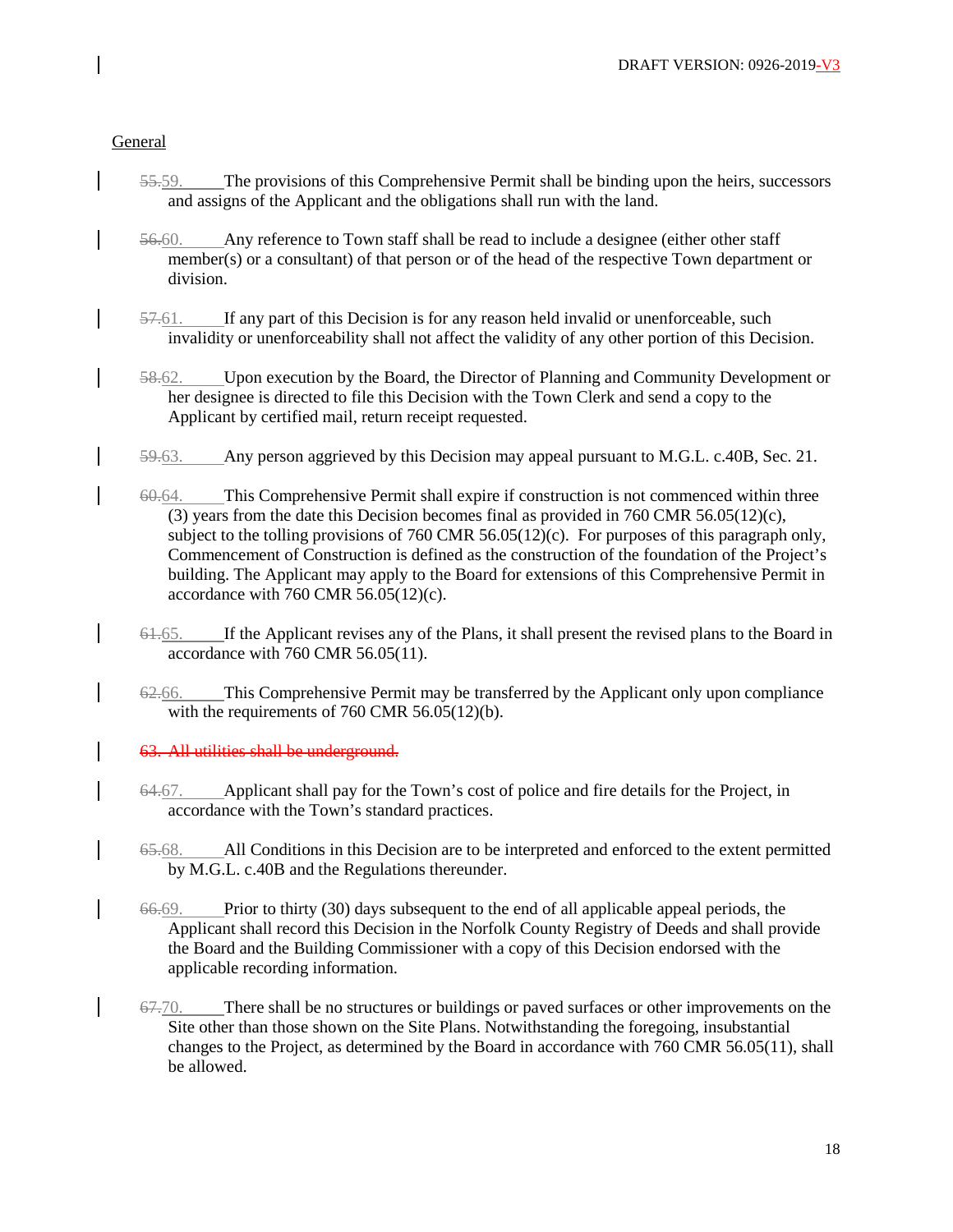$68-71$ . As a courtesy to neighbors, the Applicant shall use best efforts to notify abutters with 100 feet of the Site's property lines of the Commencement of Construction and of the issuance of the Building Permit (the "Courtesy Notice"). Action of the Applicant pursuant to this Decision shall in no event be conditioned on such Courtesy Notice nor shall failure of receipt of any Courtesy Notice be a default of the Applicant under this Decision.

# Summary of Pre-Building Permit Review, Approvals, and Conditions

- 69.72. Prior to issuance of a Building Permit, the Applicant shall demonstrate to the satisfaction of the Building Commissioner that:
	- a. Final site plans, architectural plans, and landscaping plans have been reviewed and approved by the Assistant Director for Regulatory Planning in accordance with Conditions 34, 35, 36, and 37.
	- b. The Director of Engineering and Transportation has reviewed and approved the survey conditions of public pavement surfaces; the environmental quality and soil testing plan; excavation support and foundation design, the final site and photometric lighting plans; the final stormwater management and drainage plans; the water, stormwater and sewage facility designs; the erosion control plans in accordance; and all other items requiring review, verification, or approval by or to the satisfaction of the Director of Engineering and Transportation as listed in these Conditions.
	- c. The Applicant has initiated and participated in a pre-construction meeting to discuss the proposed construction schedule with its contractor and the Town, including but not limited to the Building Commissioner, Director of Engineering and Transportation, Town Arborist and the Fire Chief.
	- d. All required local, state and federal approvals and permits have been obtained and it has obtained Final Approval from the Subsidizing Agency as provided in 760 CMR 56.05(8)(c)(2) and (3).
	- e. The Building Commissioner and the Director of Engineering and Transportation have approved the Final Construction Management Plan in accordance with Conditions 19, 20, 21, 22, 27, and 29.
	- f. The Chief of Environmental Health has reviewed and approved the rubbish and recycling plan in accordance with Condition 52.
	- g. The Subsidizing Agency has granted the Subsidy as provided in  $760$  CMR  $56.05(8)(c)(1)$ .
	- h. The Fire Chief or his designee has reviewed and approved the final site plan and other fire safety measures in accordance with Conditions 14, 15, 16, 17, and 19.
	- i. The Applicant has provided proof to the Director of Planning and Community Development that the Decision was filed with the Norfolk County Registry of Deeds in accordance with Condition 67.

## ATTACHED:

Exhibit 1 (Granted Waivers – September 19, 2019)